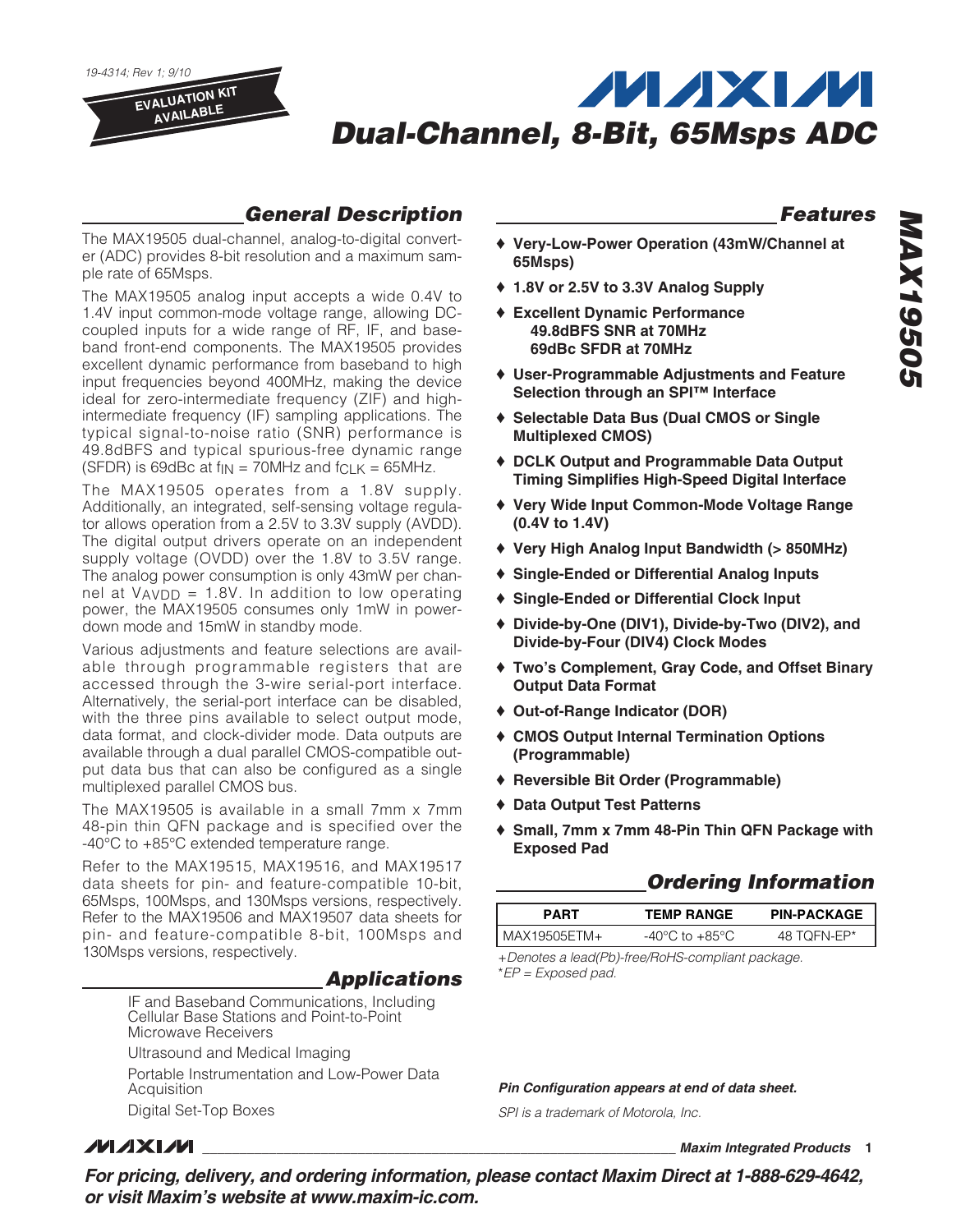### **ABSOLUTE MAXIMUM RATINGS**

|                                                         | Continuous Power Dissipation $(T_A = +70^{\circ}C)$ |  |
|---------------------------------------------------------|-----------------------------------------------------|--|
| CMA, CMB, REFIO, INA+, INA-, INB+,                      | 48-Pin Thin QFN, 7mm x 7mm x 0.8mm                  |  |
|                                                         | (derate 40mW/°C above +70°C)3200mW                  |  |
| CLK+, CLK-, SYNC, SPEN, CS, SCLK, SDIN                  |                                                     |  |
| to GND -0.3V to the lower of (VAVDD + 0.3V) and $+3.6V$ |                                                     |  |
| DCLKA, DCLKB, D7A-D0A, D7B-D0B, DORA, DORB              |                                                     |  |
| to GND -0.3V to the lower of (Voypp + 0.3V) and $+3.6V$ | Lead Temperature (soldering, 10s)+300°C             |  |
|                                                         |                                                     |  |

Stresses beyond those listed under "Absolute Maximum Ratings" may cause permanent damage to the device. These are stress ratings only, and functional operation of the device at these or any other conditions beyond those indicated in the operational sections of the specifications is not implied. Exposure to absolute maximum rating conditions for extended periods may affect device reliability.

### **ELECTRICAL CHARACTERISTICS**

 $(V_{AVDD} = V_{OVDD} = 1.8V$ , internal reference, differential clock,  $V_{CLK} = 1.5V_{P-P}$ ,  $f_{CLK} = 65MHz$ ,  $A_{IN} = -0.5dBFS$ , data output termination  $= 50Ω$ , TA = -40°C to +85°C, unless otherwise noted. Typical values are at TA = +25°C.) (Note 1)

| <b>PARAMETER</b>                                  | <b>SYMBOL</b>         | <b>CONDITIONS</b>                                                 |        | <b>TYP</b> | <b>MAX</b> | <b>UNITS</b> |
|---------------------------------------------------|-----------------------|-------------------------------------------------------------------|--------|------------|------------|--------------|
| <b>DC ACCURACY</b>                                |                       |                                                                   |        |            |            |              |
| Resolution                                        |                       |                                                                   |        | 8          |            | <b>Bits</b>  |
| Integral Nonlinearity                             | <b>INL</b>            | $f_{IN} = 3MHz$                                                   | $-0.3$ | ±0.0       | $+0.3$     | <b>LSB</b>   |
| Differential Nonlinearity                         | <b>DNL</b>            | $f_{IN} = 3MHz$                                                   | $-0.3$ | ±0.1       | $+0.3$     | <b>LSB</b>   |
| Offset Error                                      | <b>OE</b>             | Internal reference                                                | $-0.4$ | ±0.1       | $+0.4$     | %FS          |
| Gain Error                                        | GE                    | External reference = $1.25V$                                      | $-1.5$ | $\pm 0.3$  | $+1.5$     | %FS          |
| ANALOG INPUTS (INA+, INA-, INB+, INB-) (Figure 3) |                       |                                                                   |        |            |            |              |
| Differential Input-Voltage Range                  | <b>VDIFF</b>          | Differential or single-ended inputs                               |        | 1.5        |            | $V_{P-P}$    |
| Common-Mode Input-Voltage<br>Range                | <b>V<sub>CM</sub></b> | (Note 2)<br>0.4                                                   |        |            | 1.4        | $\vee$       |
| Input Resistance                                  |                       | Fixed resistance, common mode, and<br>differential mode           | >100   |            | $k\Omega$  |              |
|                                                   | R <sub>IN</sub>       | Differential input resistance, common mode<br>connected to inputs | 4      |            |            |              |
| Input Current                                     | <sup>I</sup> IN       | Switched capacitance common-mode input<br>current, each input     | 35     |            | μA         |              |
| Input Capacitance                                 | CPAR                  | Fixed capacitance to ground, each input                           |        | 0.7        |            |              |
|                                                   | CSAMPLE               | Switched capacitance, each input                                  |        | 1.2        |            | pF           |
| <b>CONVERSION RATE</b>                            |                       |                                                                   |        |            |            |              |
| Maximum Clock Frequency                           | <b>fCLK</b>           |                                                                   | 65     |            |            | <b>MHz</b>   |
| Minimum Clock Frequency                           | <b>fCLK</b>           |                                                                   |        |            | 30         | <b>MHz</b>   |
| Data Latency                                      |                       | Figures 9, 10                                                     |        | 9          |            | Cycles       |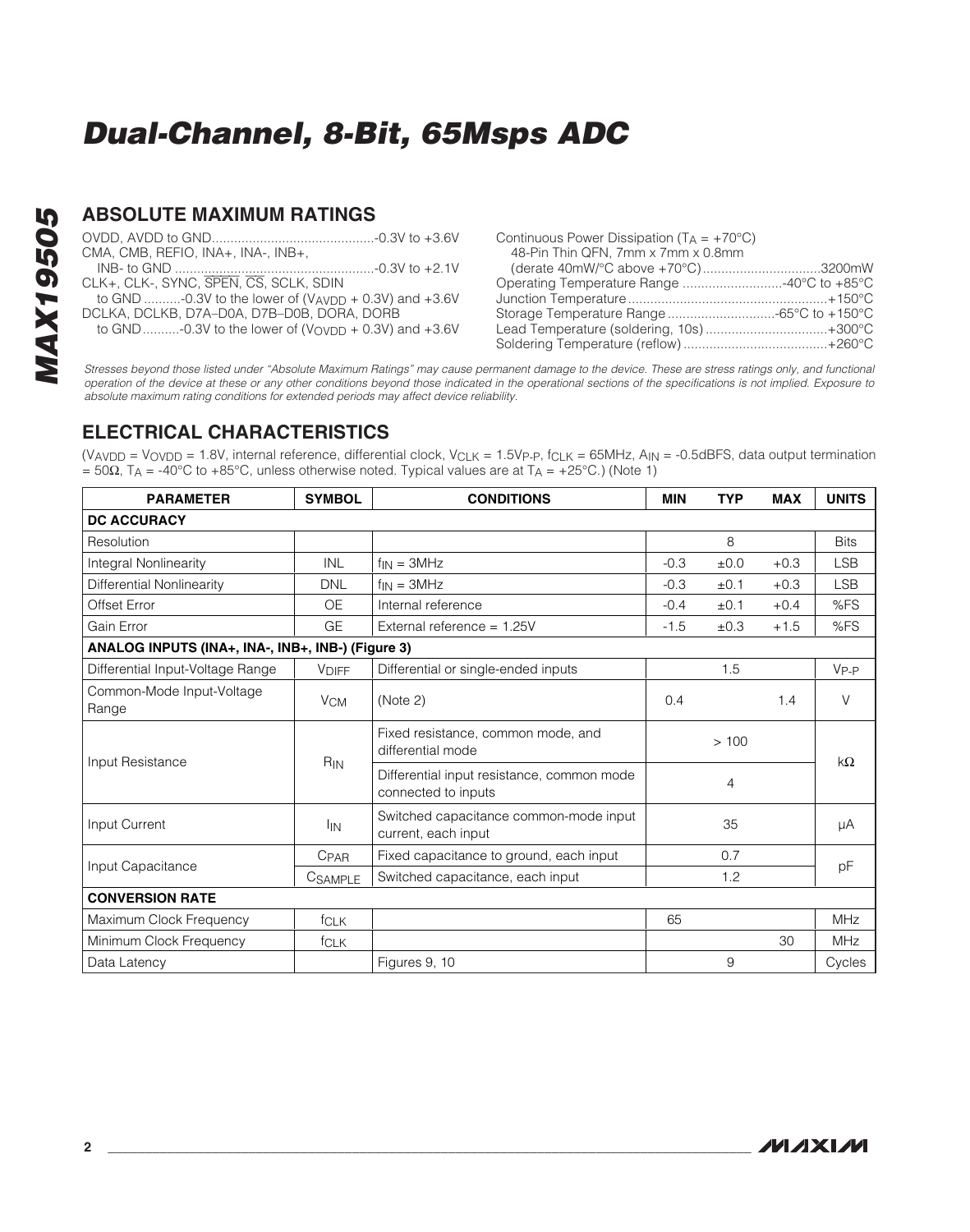## **ELECTRICAL CHARACTERISTICS (continued)**

| <b>PARAMETER</b>                                          | <b>SYMBOL</b>     | <b>CONDITIONS</b>                                         | <b>MIN</b> | <b>TYP</b>   | <b>MAX</b>     | <b>UNITS</b> |  |
|-----------------------------------------------------------|-------------------|-----------------------------------------------------------|------------|--------------|----------------|--------------|--|
| <b>DYNAMIC PERFORMANCE</b>                                |                   |                                                           |            |              |                |              |  |
| Small-Signal Noise Floor                                  | <b>SSNF</b>       | $f_{IN}$ = 70MHz, < -35dBFS                               |            | $-49.8$      |                | dBFS         |  |
|                                                           |                   | $f_{IN} = 3MHz$                                           |            | 49.8         |                | dBFS         |  |
| Signal-to-Noise Ratio                                     | <b>SNR</b>        | $f_{IN} = 70MHz$                                          | 49.0       | 49.8         |                |              |  |
|                                                           |                   | $f_{IN} = 175MHz$                                         |            | 49.8         |                |              |  |
|                                                           |                   | $f_{IN} = 3MHz$                                           |            | 49.3         |                |              |  |
| Signal-to-Noise Plus Distortion<br>Ratio                  | <b>SINAD</b>      | $f_{IN} = 70MHz$                                          | 48.5       | 49.3         |                | dB           |  |
|                                                           |                   | $f_{IN} = 175MHz$                                         |            | 49.3         |                |              |  |
|                                                           |                   | $f_{IN} = 3MHz$                                           |            | 77.0         |                |              |  |
| Spurious-Free Dynamic Range<br>(2nd and 3rd Harmonic)     | SFDR1             | $f_{IN} = 70MHz$                                          | 65.0       | 77.0         |                | dBc          |  |
|                                                           |                   | $f_{IN}$ = 175MHz                                         |            | 77.0         |                |              |  |
| Spurious-Free Dynamic Range<br>(4th and Higher Harmonics) |                   | $f_{IN} = 3MHz$                                           |            | 69.0         |                | dBc          |  |
|                                                           | SFDR <sub>2</sub> | $f_{IN} = 70MHz$                                          | 64.0       | 69.0         |                |              |  |
|                                                           |                   | $f_{IN}$ = 175MHz                                         |            | 69.0         |                |              |  |
|                                                           |                   | $f_{IN} = 3MHz$                                           |            | $-78.0$      |                |              |  |
| Second Harmonic                                           | HD <sub>2</sub>   | $f_{IN} = 70MHz$                                          |            | $-78.0$      | $-65.0$<br>dBc |              |  |
|                                                           |                   | $f_{IN} = 175MHz$                                         |            | $-78.0$      |                |              |  |
|                                                           |                   | $f_{IN} = 3MHz$                                           |            | $-82.0$      |                |              |  |
| Third Harmonic                                            | HD <sub>3</sub>   | $f_{IN} = 70MHz$                                          |            | $-82.0$      | $-65.0$        | dBc          |  |
|                                                           |                   | $f_{IN} = 175MHz$                                         |            | $-80.0$      |                |              |  |
|                                                           |                   | $f_{IN} = 3MHz$                                           |            | $-72.0$      |                |              |  |
| <b>Total Harmonic Distortion</b>                          | <b>THD</b>        | $f_{IN} = 70MHz$                                          |            | $-72.0$      | $-63.0$        | dBc          |  |
|                                                           |                   | $f_{IN} = 175MHz$                                         |            | $-72.0$      |                |              |  |
|                                                           |                   | $f_{IN}$ = 70MHz $\pm$ 1.5MHz, -7dBFS                     |            | $-80$        |                |              |  |
| Third-Order Intermodulation                               | IM <sub>3</sub>   | $f_{IN}$ = 175MHz $\pm$ 2.5MHz, -7dBFS                    |            | $-75$        |                | dBc          |  |
| Full-Power Bandwidth                                      | <b>FPBW</b>       | $R_{\text{SOURCE}} = 50\Omega$ differential, -3dB rolloff |            | 850          |                | MHz          |  |
| Aperture Delay                                            | t <sub>AD</sub>   |                                                           |            | 850          |                | ps           |  |
| Aperture Jitter                                           | taJ               |                                                           |            | 0.3          |                | <b>PSRMS</b> |  |
| Overdrive Recovery Time                                   |                   | $±10\%$ beyond full scale                                 |            | $\mathbf{1}$ |                | Cycles       |  |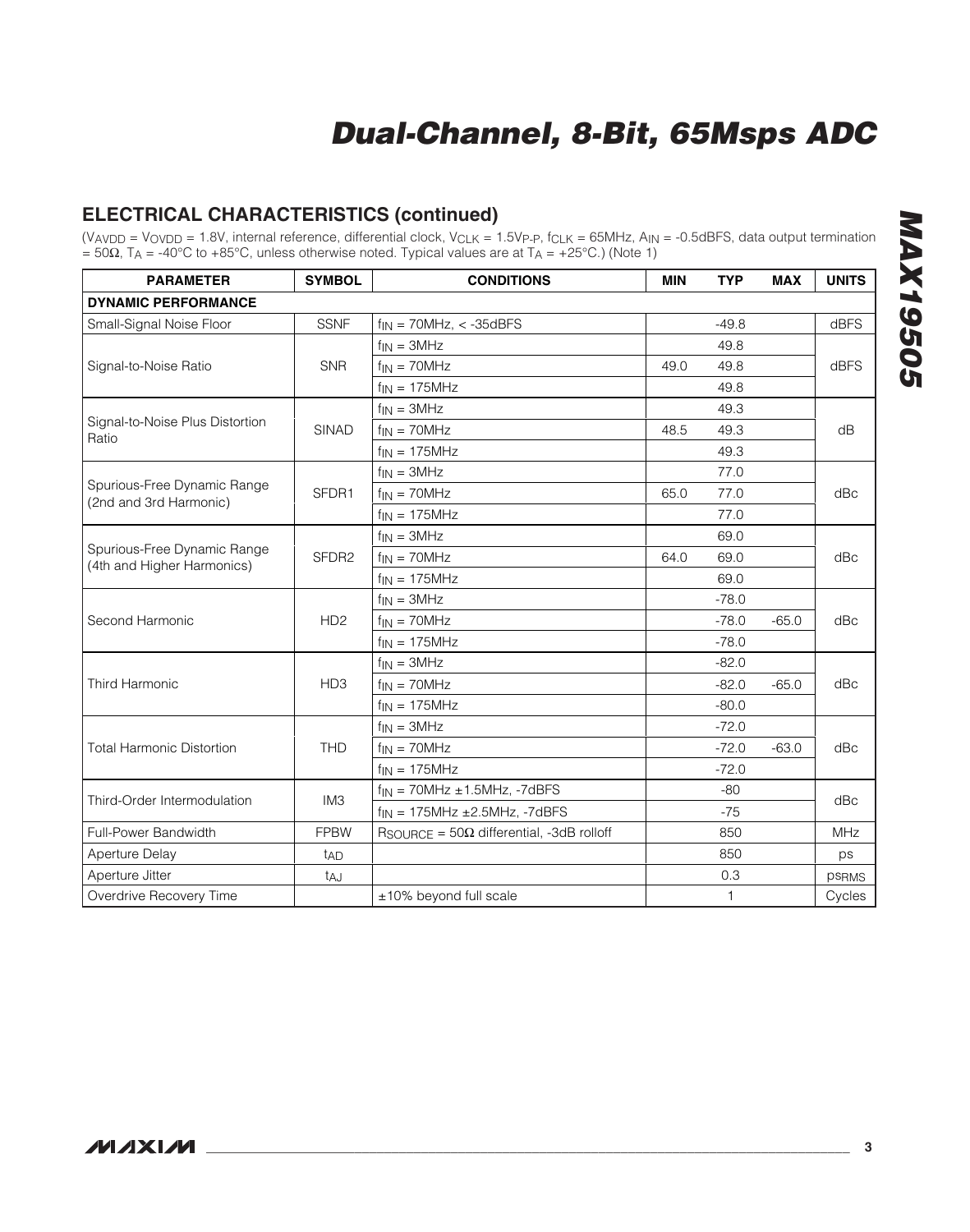## **ELECTRICAL CHARACTERISTICS (continued)**

| <b>PARAMETER</b>                                                | <b>SYMBOL</b> | <b>CONDITIONS</b>                                               | MIN    | TYP                   | <b>MAX</b> | <b>UNITS</b> |  |
|-----------------------------------------------------------------|---------------|-----------------------------------------------------------------|--------|-----------------------|------------|--------------|--|
| <b>INTERCHANNEL CHARACTERISTICS</b>                             |               |                                                                 |        |                       |            |              |  |
|                                                                 |               | $f_{\text{INA}}$ or $f_{\text{INB}} = 70$ MHz at -1dBFS         |        | 95                    |            |              |  |
| Crosstalk                                                       |               | $f_{\text{INA}}$ or $f_{\text{INB}} = 175 \text{MHz}$ at -1dBFS |        | 85                    |            | dBc          |  |
| Gain Match                                                      |               | $f_{IN} = 70MHz$                                                |        | ±0.05                 |            | dB           |  |
| <b>Offset Match</b>                                             |               | $f_{IN} = 70MHz$                                                |        | ±0.1                  |            | %FSR         |  |
| Phase Match                                                     |               | $f_{IN} = 70MHz$                                                |        | ±0.5                  |            | Degrees      |  |
| <b>ANALOG OUTPUTS (CMA, CMB)</b>                                |               |                                                                 |        |                       |            |              |  |
| CMA, CMB Output Voltage                                         | <b>VCOM</b>   | Default programmable setting                                    | 0.85   | 0.9                   | 0.95       | V            |  |
| <b>INTERNAL REFERENCE</b>                                       |               |                                                                 |        |                       |            |              |  |
| <b>REFIO Output Voltage</b>                                     | VREFOUT       |                                                                 | 1.23   | 1.25                  | 1.27       | V            |  |
| <b>REFIO Temperature Coefficient</b>                            | <b>TCREF</b>  |                                                                 |        | $< \pm 60$            |            | ppm/°C       |  |
| <b>EXTERNAL REFERENCE</b>                                       |               |                                                                 |        |                       |            |              |  |
| REFIO Input-Voltage Range                                       | <b>VREFIN</b> |                                                                 |        | $1.25 + 5/$<br>$-10%$ |            | $\vee$       |  |
| <b>REFIO Input Resistance</b>                                   | RREFIN        |                                                                 |        | 10<br>±20%            |            | kΩ           |  |
| CLOCK INPUTS (CLK+, CLK-)-DIFFERENTIAL MODE                     |               |                                                                 |        |                       |            |              |  |
| Differential Clock Input Voltage                                |               |                                                                 |        | $0.4$ to $2.0$        |            | $V_{P-P}$    |  |
| Differential Input Common-Mode                                  |               | Self-biased                                                     |        | 1.20                  |            |              |  |
| Voltage                                                         |               | DC-coupled clock signal                                         |        | 1.0 to $1.4$          |            | V            |  |
|                                                                 |               | Differential, default                                           |        | 10                    |            | kΩ           |  |
| Input Resistance                                                | <b>RCLK</b>   | Differential, programmable internal<br>termination selected     |        | 100                   |            | $\Omega$     |  |
|                                                                 |               | Common mode                                                     |        | 9                     |            | $k\Omega$    |  |
| Input Capacitance                                               | CCLK          | DC-coupled clock signal                                         |        | З                     |            | рF           |  |
| CLOCK INPUTS (CLK+, CLK-)-SINGLE-ENDED MODE (VCLK-< 0.1V)       |               |                                                                 |        |                       |            |              |  |
| Single-Ended Mode Selection<br>Threshold (V <sub>CLK-</sub> )   |               |                                                                 |        |                       | 0.1        | $\vee$       |  |
| Allowable Logic Swing (VCLK+)                                   |               |                                                                 |        | $0 - VAVDD$           |            | V            |  |
| Single-Ended Clock Input High<br>Threshold (V <sub>CLK+</sub> ) |               |                                                                 | 1.5    |                       |            | $\vee$       |  |
| Single-Ended Clock Input Low<br>Threshold (V <sub>CLK+</sub> )  |               |                                                                 |        |                       | 0.3        | $\vee$       |  |
|                                                                 |               | $V_{CLK+}$ = $V_{AVDD}$ = 1.8V or 3.3V                          |        |                       | $+0.5$     |              |  |
| Input Leakage (CLK+)                                            |               | $VCLK+ = OV$                                                    | $-0.5$ |                       |            | μA           |  |
| Input Leakage (CLK-)                                            |               | $V_{CLK-} = 0V$                                                 | $-150$ |                       | -50        | μA           |  |
| Input Capacitance (CLK+)                                        |               |                                                                 |        | 3                     |            | pF           |  |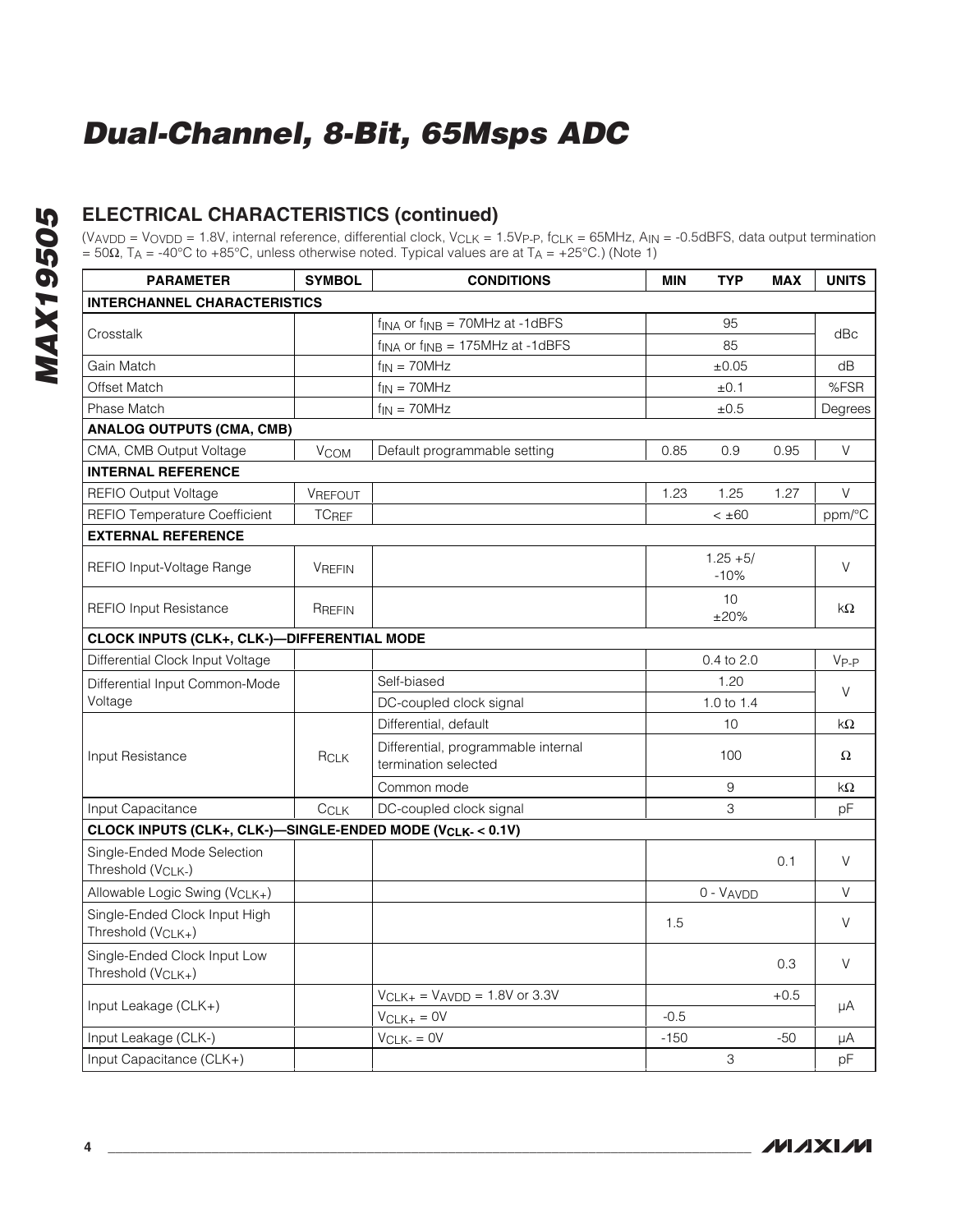## **ELECTRICAL CHARACTERISTICS (continued)**

| <b>PARAMETER</b>                   | <b>SYMBOL</b>    | <b>CONDITIONS</b>                                                                        | MIN             | <b>TYP</b>  | <b>MAX</b> | <b>UNITS</b> |
|------------------------------------|------------------|------------------------------------------------------------------------------------------|-----------------|-------------|------------|--------------|
| <b>CLOCK INPUT (SYNC)</b>          |                  |                                                                                          |                 |             |            |              |
| Allowable Logic Swing              |                  |                                                                                          |                 | 0 - VAVDD   |            | V            |
| Sync Clock Input High Threshold    |                  |                                                                                          | 1.5             |             |            | $\vee$       |
| Sync Clock Input Low Threshold     |                  |                                                                                          |                 |             | 0.3        | V            |
|                                    |                  | $VSYNC = VAVDD = 1.8V$ or 3.3V                                                           |                 |             | $+0.5$     |              |
| Input Leakage                      |                  | $VSYNC = 0V$                                                                             | $-0.5$          |             |            | μA           |
| Input Capacitance                  |                  |                                                                                          |                 | 4.5         |            | pF           |
| <b>DIGITAL INPUTS (SHDN, SPEN)</b> |                  |                                                                                          |                 |             |            |              |
| Allowable Logic Swing              |                  |                                                                                          |                 | $0 - VAVDD$ |            | V            |
| Input High Threshold               |                  |                                                                                          | 1.5             |             |            | $\vee$       |
| Input Low Threshold                |                  |                                                                                          |                 |             | 0.3        | V            |
|                                    |                  | $V_{\text{SHDN}}/V_{\overline{\text{SPEN}}} = V_{\text{AVDD}} = 1.8V$ or 3.3V            |                 |             | $+0.5$     |              |
| Input Leakage                      |                  | $VshDN/V\overline{SPEN} = 0V$                                                            | $-0.5$          |             |            | μA           |
| Input Capacitance                  | C <sub>DIN</sub> |                                                                                          |                 | 3           |            | pF           |
|                                    |                  | SERIAL-PORT INPUTS (SCLK, SDIN, CS, where SPEN = 0V)-SERIAL-PORT CONTROL MODE            |                 |             |            |              |
| Allowable Logic Swing              |                  |                                                                                          |                 | 0 - VAVDD   |            | V            |
| Input High Threshold               |                  |                                                                                          | 1.5             |             |            | V            |
| Input Low Threshold                |                  |                                                                                          |                 |             | 0.3        | $\vee$       |
|                                    |                  | $V_{SCLK}/V_{SDIN}/V_{\overline{CS}} = V_{AVDD} = 1.8V$ or 3.3V                          |                 |             | $+0.5$     |              |
| Input Leakage                      |                  | $V_{SCLK}/V_{SDIN}/V_{CS} = 0V$                                                          | $-0.5$          |             |            | μA           |
| Input Capacitance                  | C <sub>DIN</sub> |                                                                                          |                 | 3           |            | рF           |
|                                    |                  | SERIAL-PORT INPUTS (SCLK, SDIN, CS, where SPEN = VAVDD)-PARALLEL CONTROL MODE (Figure 5) |                 |             |            |              |
|                                    |                  | $V_{SCLK}/V_{SDIN}/V_{CS} = V_{AVDD} = 1.8V$                                             | $\overline{7}$  | 12          | 17         |              |
| Input Pullup Current               |                  | $V_{SCLK}/V_{SDIM}/V_{\overline{CS}} = V_{AVDD} = 3.3V$                                  | 16              | 21          | 26         | μA           |
|                                    |                  | $V_{SCLK}/V_{SDIM}/V_{\overline{CS}} = 0V$ , $V_{AVDD} = 1.8V$                           | $-65$           | $-50$       | $-35$      |              |
| Input Pulldown Current             |                  | $V_{SCLK}/V_{SDIM}/V_{\overline{CS}} = 0V$ , $V_{AVDD} = 3.3V$                           | $-105$          | -90         | $-75$      | μA           |
|                                    |                  | $VAVDD = 1.8V$                                                                           | 1.35            | 1.45        | 1.55       |              |
| Open-Circuit Voltage               | $V_{OC}$         | $VAVDD = 3.3V$                                                                           | 2.58            | 2.68        | 2.78       | V            |
|                                    |                  | DIGITAL OUTPUTS (CMOS MODE, 75Ω, D0-D7 (A and B Channel), DCLKA, DCLKB, DORA, DORB)      |                 |             |            |              |
| Output-Voltage Low                 | VOL              | $I_{SINK} = 200 \mu A$                                                                   |                 |             | 0.2        | V            |
| Output-Voltage High                | <b>VOH</b>       | $I_{\text{SOURCE}} = 200 \mu A$                                                          | VOVDD<br>$-0.2$ |             |            | V            |
|                                    |                  | VOVDD applied                                                                            |                 |             | $+0.5$     |              |
| Three-State Leakage Current        | <b>LEAK</b>      | <b>GND</b> applied                                                                       | $-0.5$          |             |            | μA           |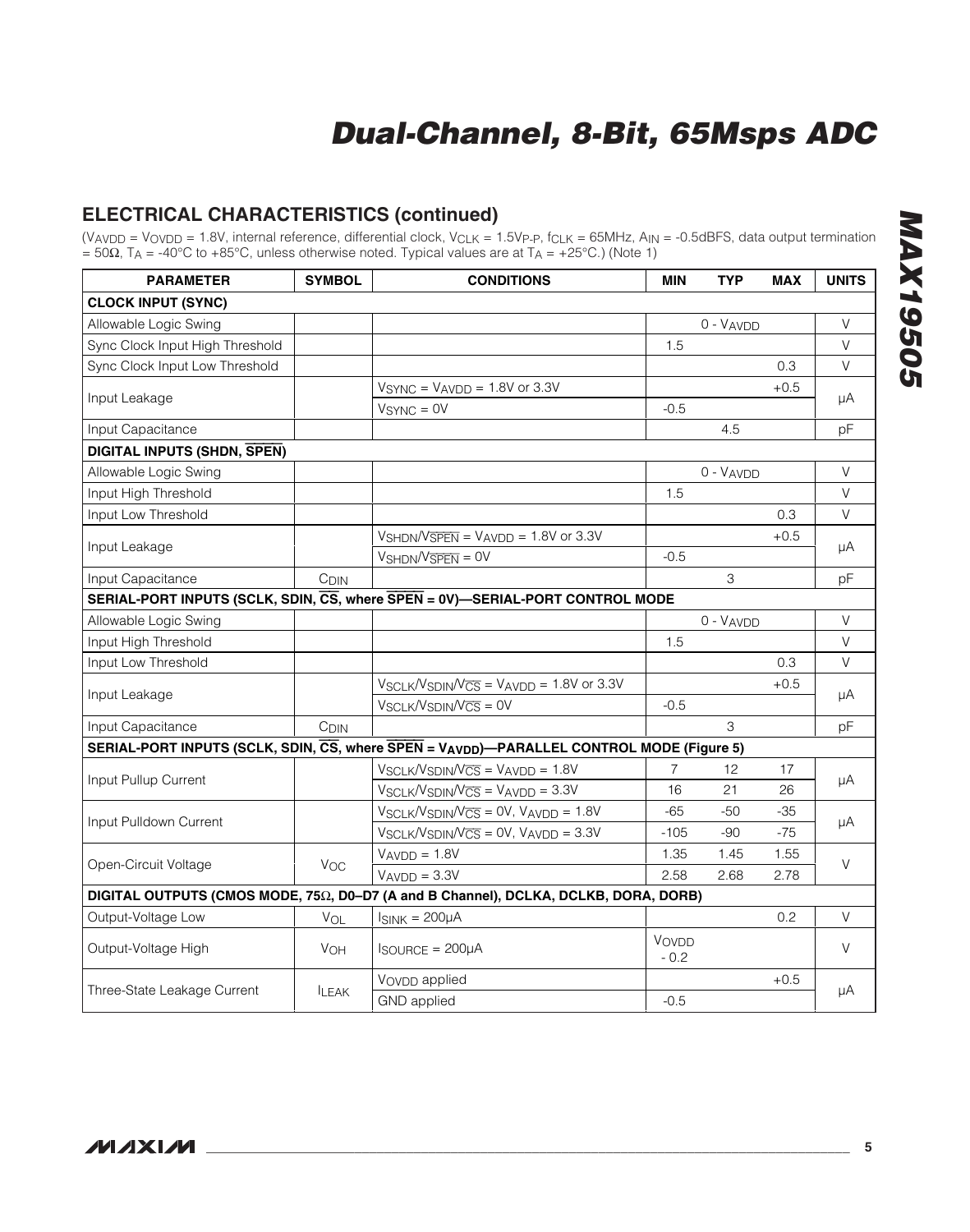## **ELECTRICAL CHARACTERISTICS (continued)**

| <b>PARAMETER</b>                                 | <b>SYMBOL</b>                                      | <b>CONDITIONS</b>                                                                              |          | <b>TYP</b>     | <b>MAX</b> | <b>UNITS</b> |  |
|--------------------------------------------------|----------------------------------------------------|------------------------------------------------------------------------------------------------|----------|----------------|------------|--------------|--|
| <b>POWER-MANAGEMENT CHARACTERISTICS</b>          |                                                    |                                                                                                |          |                |            |              |  |
| Wake-Up Time from Shutdown                       | twake                                              | Internal reference, $C_{REFIO} = 0.1 \mu F (10\tau)$                                           |          | 5              |            | ms           |  |
| Wake-Up Time from Standby                        | twakE                                              | Internal reference                                                                             |          | 15             |            | μs           |  |
| SERIAL-PORT INTERFACE TIMING (Note 2) (Figure 7) |                                                    |                                                                                                |          |                |            |              |  |
| <b>SCLK Period</b>                               | tsclk                                              |                                                                                                | 50       |                |            | ns           |  |
| SCLK to CS Setup Time                            | tcss                                               |                                                                                                | 10       |                |            | ns           |  |
| SCLK to $\overline{\text{CS}}$ Hold Time         | tcsh                                               |                                                                                                | 10       |                |            | ns           |  |
| <b>SDIN to SCLK Setup Time</b>                   | tsps                                               | Serial-data write                                                                              | 10       |                |            | ns           |  |
| SDIN to SCLK Hold Time                           | ts <sub>DH</sub>                                   | Serial-data write                                                                              | $\Omega$ |                |            | ns           |  |
| <b>SCLK to SDIN Output Data Delay</b>            | tspp                                               | Serial-data read                                                                               |          |                | 10         | ns           |  |
|                                                  |                                                    | TIMING CHARACTERISTICS-DUAL BUS PARALLEL MODE (Figure 9) (Default Timing, see Table 5)         |          |                |            |              |  |
| Clock Pulse-Width High                           | $t$ CH                                             |                                                                                                |          | 7.69           |            | ns           |  |
| Clock Pulse-Width Low                            | tcL                                                |                                                                                                |          | 7.69           |            | ns           |  |
| Clock Duty Cycle                                 | $t$ CH/ $t$ CLK                                    |                                                                                                |          | 30 to 70       |            | %            |  |
| Data Delay After Rising Edge of                  |                                                    | $C_L = 10pF$ , $V_{OVDD} = 1.8V$ (Note 2)                                                      | 3.4      | 5.3            | 7.1        |              |  |
| $CLK+$                                           | t <sub>DD</sub>                                    | $C_{L}$ = 10pF, $V_{\text{OVDD}}$ = 3.3V                                                       |          | 4.1            |            | ns           |  |
| Data to DCLK Setup Time                          | tsetup                                             | $C_L = 10pF$ , $V_{OVDD} = 1.8V$ (Note 2)                                                      | 12.8     | 13.4           |            | ns           |  |
| Data to DCLK Hold Time                           | <b>THOLD</b>                                       | $C_{L}$ = 10pF, $V_{\text{OVDD}}$ = 1.8V (Note 2)                                              | 1.4      | 2.0            |            | ns           |  |
|                                                  |                                                    | TIMING CHARACTERISTICS-MULTIPLEXED BUS PARALLEL MODE (Figure 10) (Default Timing, see Table 5) |          |                |            |              |  |
| Clock Pulse-Width High                           | tch                                                |                                                                                                |          | 7.69           |            | ns           |  |
| Clock Pulse-Width Low                            | tcL                                                |                                                                                                |          | 7.69           |            | ns           |  |
| Clock Duty Cycle                                 | tCH/tCLK                                           |                                                                                                |          | 30 to 70       |            | $\%$         |  |
| Data Delay After Rising Edge of                  |                                                    | $C_L = 10pF$ , $V_{OVDD} = 1.8V$ (Note 2)                                                      | 3.3      | 5.2            | 7.0        |              |  |
| $CLK+$                                           | t <sub>DD</sub>                                    | $C_L = 10pF$ , $V_VD_D = 3.3V$                                                                 |          | 4.0            |            | ns           |  |
| Data to DCLK Setup Time                          | tsetup                                             | $C_L$ = 10pF, $V_{\text{OVDD}}$ = 1.8V (Note 2)                                                | 5.0      | 5.9            |            | ns           |  |
| Data to DCLK Hold Time                           | <b>THOLD</b>                                       | $C_L = 10pF$ , $V_VD_D = 1.8V$ (Note 2)                                                        | 1.2      | 1.8            |            | ns           |  |
| <b>DCLK Duty Cycle</b>                           | t <sub>DCH/tCLK</sub>                              | $C_L = 10pF$ , $V_VD = 1.8V$ (Note 2)                                                          | 44       | 50             | 56         | %            |  |
| MUX Data Duty Cycle                              | tCHA/tCLK                                          | $C_L = 10pF$ , $V_{OVDD} = 1.8V$ (Note 2)                                                      | 44       | 50             | 56         | $\%$         |  |
|                                                  | TIMING CHARACTERISTICS-SYNCHRONIZATION (Figure 12) |                                                                                                |          |                |            |              |  |
| Setup Time for Valid Clock Edge                  | tsuv                                               | Edge mode (Note 2)                                                                             | 0.7      |                |            | ns           |  |
| Hold-Off Time for Invalid Clock<br>Edge          | ts <sub>DH</sub>                                   | Edge mode (Note 2)                                                                             | 0.5      |                |            | ns           |  |
| Minimum Synchronization Pulse<br>Width           |                                                    | Relative to input clock period                                                                 |          | $\overline{c}$ |            | Cycles       |  |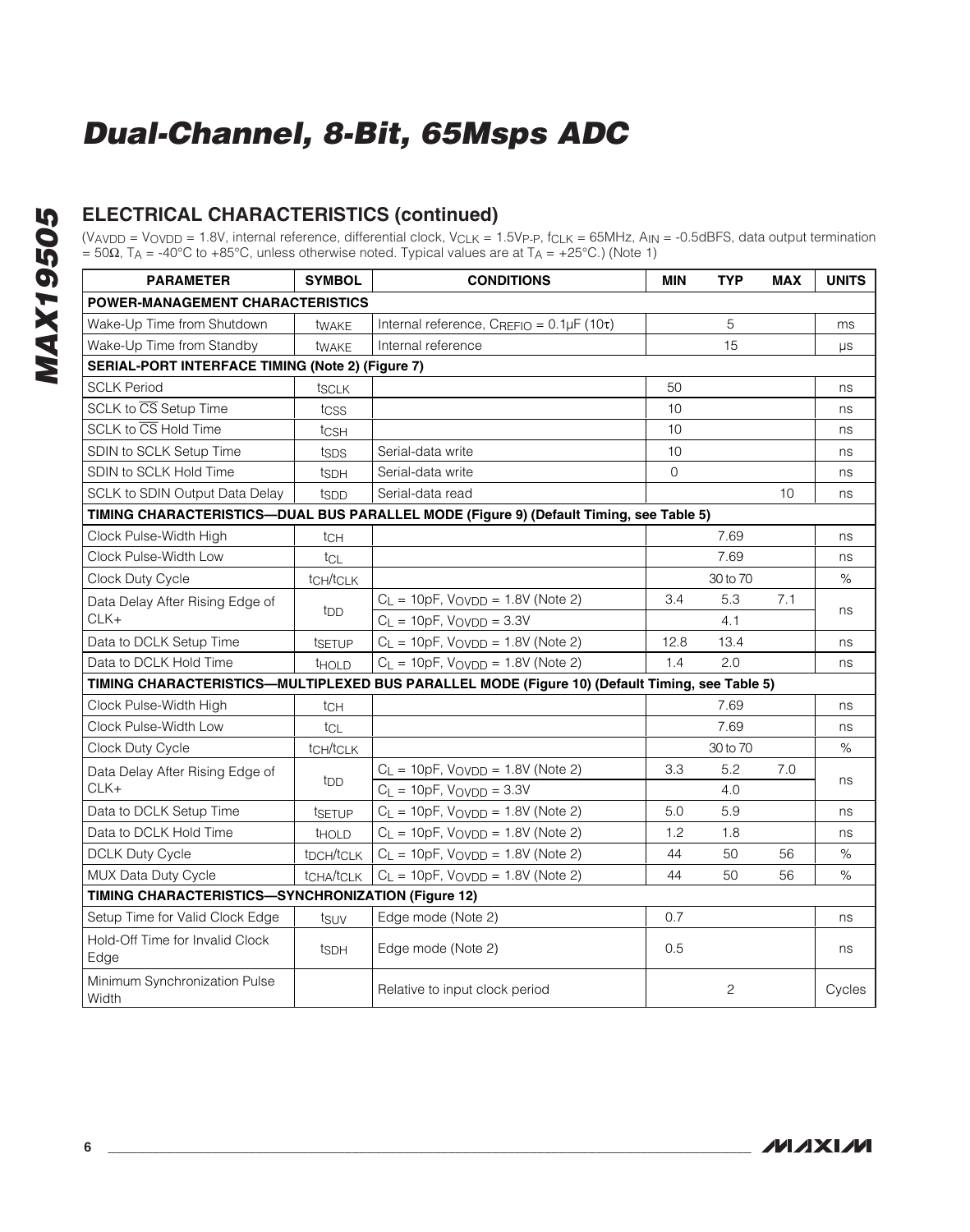## **ELECTRICAL CHARACTERISTICS (continued)**

(V<sub>AVDD</sub> = V<sub>OVDD</sub> = 1.8V, internal reference, differential clock, V<sub>CLK</sub> = 1.5V<sub>P-P</sub>, f<sub>CLK</sub> = 65MHz, A<sub>IN</sub> = -0.5dBFS, data output termination  $= 50\Omega$ , T<sub>A</sub> = -40°C to +85°C, unless otherwise noted. Typical values are at T<sub>A</sub> = +25°C.) (Note 1)

| <b>PARAMETER</b>              | <b>SYMBOL</b>   | <b>CONDITIONS</b>                                           |     | <b>TYP</b> | <b>MAX</b> | <b>UNITS</b> |  |  |
|-------------------------------|-----------------|-------------------------------------------------------------|-----|------------|------------|--------------|--|--|
| <b>POWER REQUIREMENTS</b>     |                 |                                                             |     |            |            |              |  |  |
|                               |                 | Low-level VAVDD                                             | 1.7 |            | 1.9        |              |  |  |
| Analog Supply Voltage         | VAVDD           | High-level VAVDD (regulator mode, invoked<br>automatically) | 2.3 |            | 3.5        | V            |  |  |
| Digital Output Supply Voltage | VOVDD           |                                                             | 1.7 |            | 3.5        | V            |  |  |
|                               |                 | Dual channel                                                |     | 47         | 55         |              |  |  |
|                               |                 | Single channel active                                       |     | 28         |            | mA           |  |  |
| Analog Supply Current         | <b>AVDD</b>     | Standby mode                                                |     | 8.5        | 12         |              |  |  |
|                               |                 | Power-down mode                                             |     | 0.65       | 0.9        |              |  |  |
|                               |                 | Power-down mode, $V_{AVDD} = 3.3V$                          |     | 1.6        |            |              |  |  |
|                               |                 | Dual channel                                                |     | 85         | 99         |              |  |  |
|                               |                 | Dual channel, V <sub>AVDD</sub> = 3.3V                      |     | 155        |            |              |  |  |
|                               |                 | Single channel active                                       |     | 50         |            |              |  |  |
| Analog Power Dissipation      | P <sub>DA</sub> | Standby mode                                                |     | 15         | 22         | mW           |  |  |
|                               |                 | Power-down mode                                             |     | 1.2        | 1.6        |              |  |  |
|                               |                 | Power-down mode, VAVDD = 3.3V                               |     | 2.9        |            |              |  |  |
|                               |                 | Dual-channel mode, $C_L = 10pF$                             |     | 11         |            |              |  |  |
| Digital Output Supply Current | <b>lovpp</b>    | Power-down mode                                             |     | < 0.1      |            | mA           |  |  |

**Note 1:** Specifications ≥ +25°C guaranteed by production test, specifications < +25°C guaranteed by design and characterization. **Note 2:** Guaranteed by design and characterization.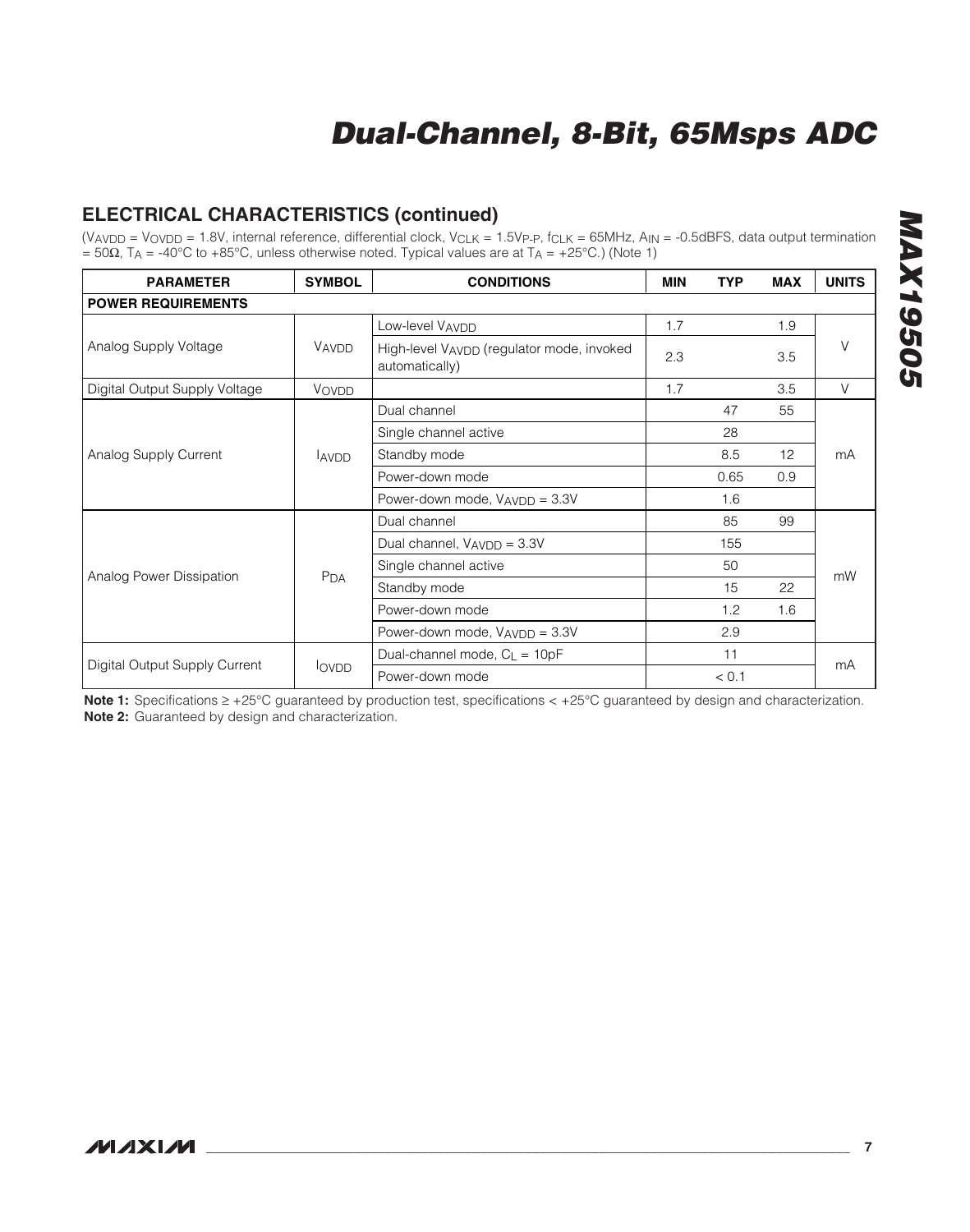$= 50\Omega$ , T<sub>A</sub> = +25°C, unless otherwise noted.)



(VAVDD = VOVDD = 1.8V, internal reference, differential clock, VCLK = 1.5VP-P, fCLK = 65MHz, AIN = -0.5dBFS, data output termination

## **MAXM**

**Typical Operating Characteristics**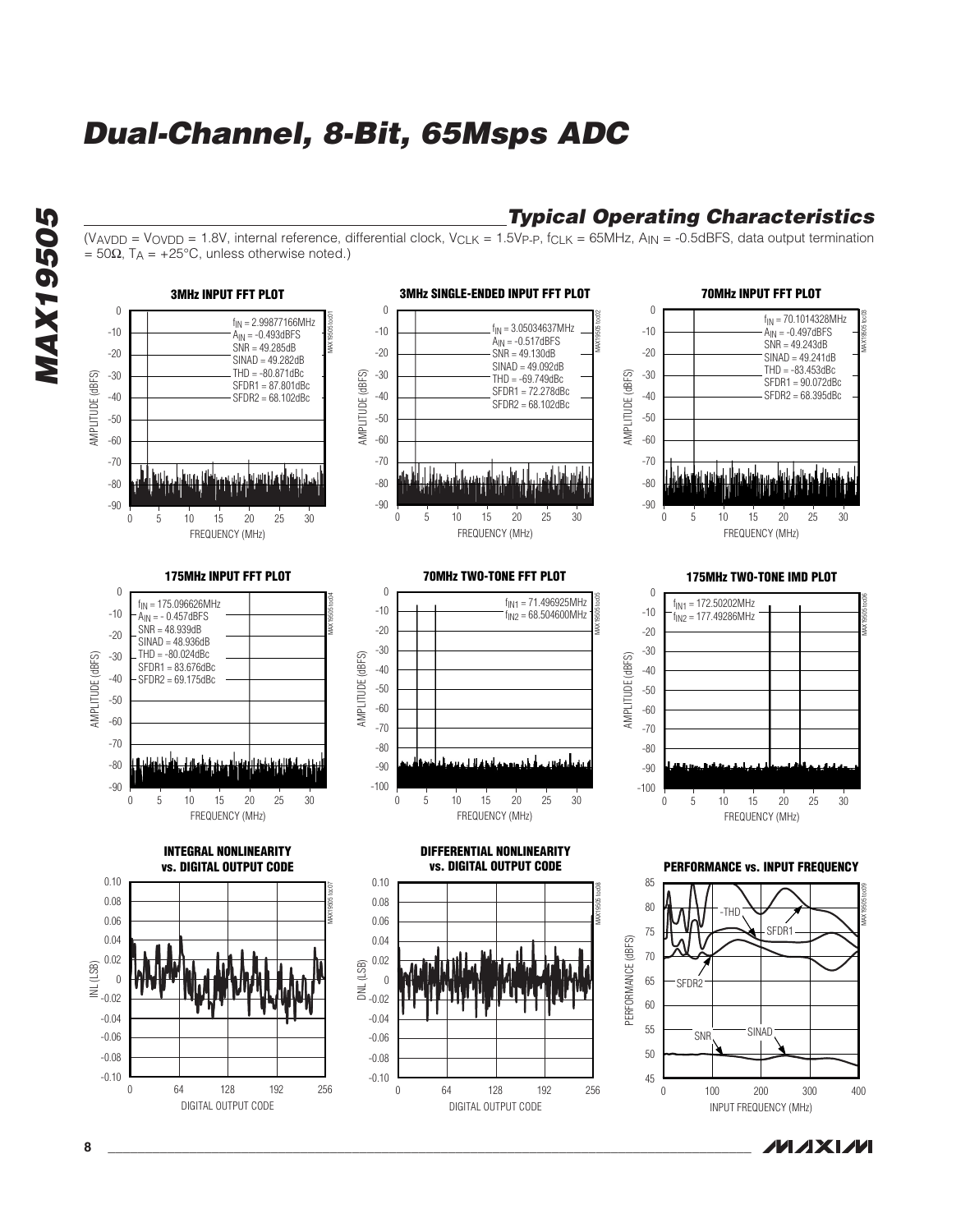

**MAXM** 

**MAX19505**

**MAX19505**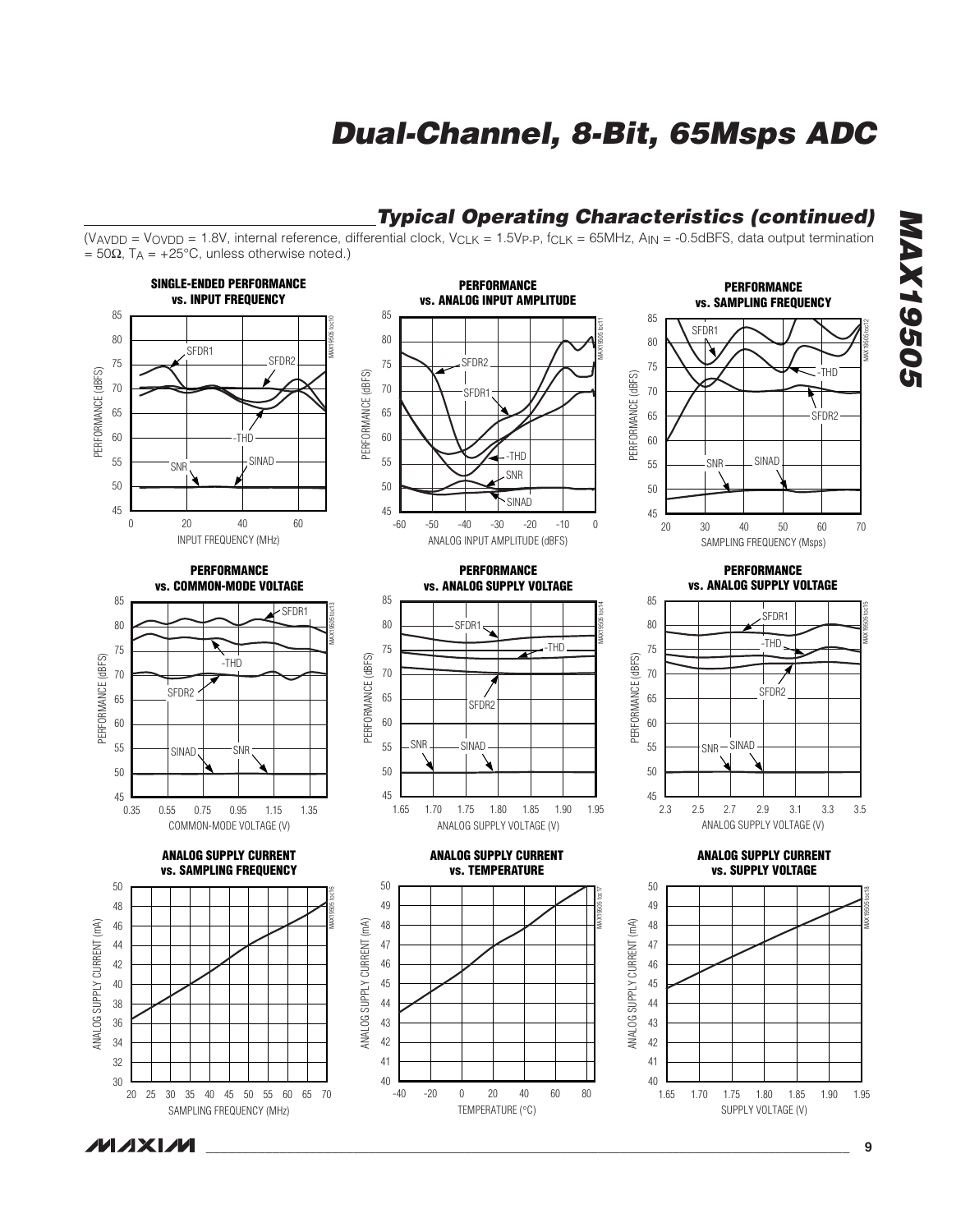

**10 \_\_\_\_\_\_\_\_\_\_\_\_\_\_\_\_\_\_\_\_\_\_\_\_\_\_\_\_\_\_\_\_\_\_\_\_\_\_\_\_\_\_\_\_\_\_\_\_\_\_\_\_\_\_\_\_\_\_\_\_\_\_\_\_\_\_\_\_\_\_\_\_\_\_\_\_\_\_\_\_\_\_\_\_\_\_**

**MAX19505**

**MAX19505**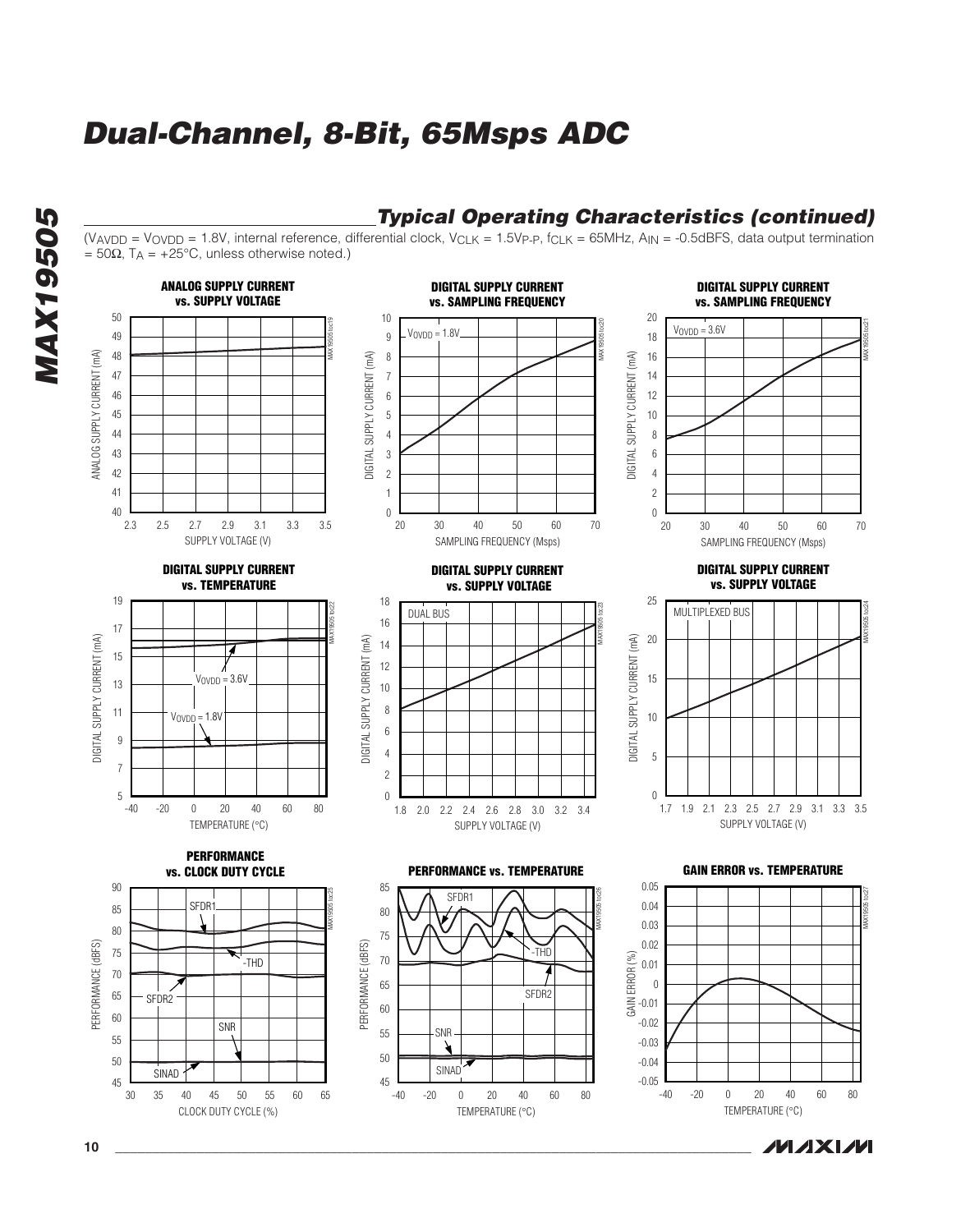COMMON-MODE VOLTAGE (V)



SUPPLY VOLTAGE (V)

**MAX19505 MAX19505**

**MAXIM** 

#### **\_\_\_\_\_\_\_\_\_\_\_\_\_\_\_\_\_\_\_\_\_\_\_\_\_\_\_\_\_\_\_\_\_\_\_\_\_\_\_\_\_\_\_\_\_\_\_\_\_\_\_\_\_\_\_\_\_\_\_\_\_\_\_\_\_\_\_\_\_\_\_\_\_\_\_\_\_\_\_\_\_\_\_\_\_\_ 11**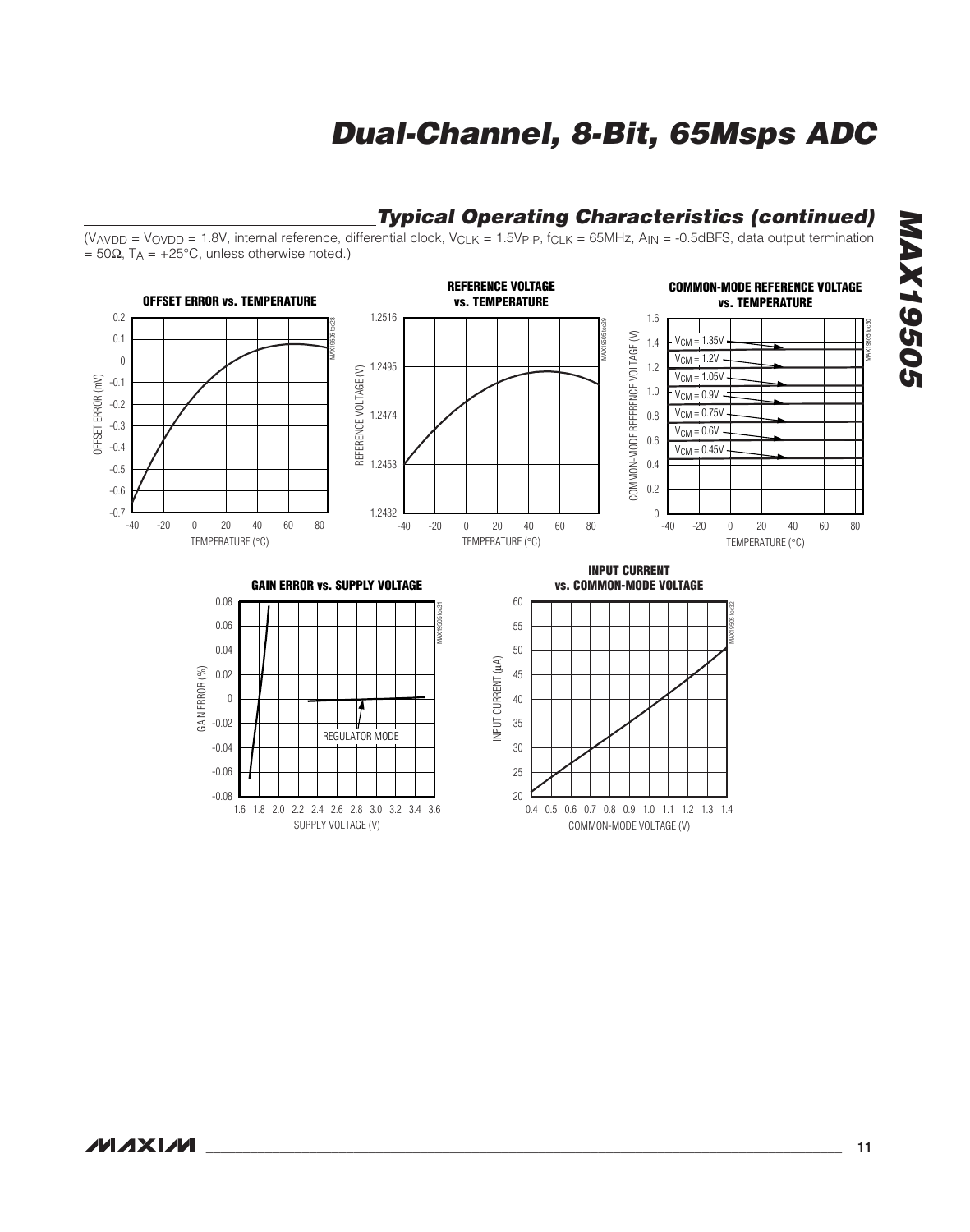| <b>Pin Description</b> |  |  |
|------------------------|--|--|
|                        |  |  |

|                |                  | <b>Pin Description</b>                                                                                                                                                          |
|----------------|------------------|---------------------------------------------------------------------------------------------------------------------------------------------------------------------------------|
| <b>PIN</b>     | <b>NAME</b>      | <b>FUNCTION</b>                                                                                                                                                                 |
| 1, 12, 13, 48  | <b>AVDD</b>      | Analog Supply Voltage. Bypass each AVDD input pair (1, 48) and (12, 13) to GND with 0.1µF.                                                                                      |
| 2              | <b>CMA</b>       | Channel A Common-Mode Input-Voltage Reference                                                                                                                                   |
| 3              | $INA+$           | Channel A Positive Analog Input                                                                                                                                                 |
| 4              | INA-             | Channel A Negative Analog Input                                                                                                                                                 |
| 5              | <b>SPEN</b>      | Active-Low SPI Enable. Drive high to enable parallel programming mode.                                                                                                          |
| 6              | <b>REFIO</b>     | Reference Input/Output. To use internal reference, bypass to GND with a > 0.1µF capacitor. See<br>the Reference Input/Output (REFIO) section for external reference adjustment. |
| $\overline{7}$ | <b>SHDN</b>      | Active-High Power-Down. If SPEN is high (parallel programming mode), a register reset is initiated<br>on the falling edge of SHDN.                                              |
| 8              | 1.C.             | Internally Connected. Leave unconnected.                                                                                                                                        |
| 9              | $INB+$           | Channel B Positive Analog Input                                                                                                                                                 |
| 10             | INB-             | Channel B Negative Analog Input                                                                                                                                                 |
| 11             | <b>CMB</b>       | Channel B Common-Mode Input-Voltage Reference                                                                                                                                   |
| 14             | <b>SYNC</b>      | Clock-Divider Mode Synchronization Input                                                                                                                                        |
| 15             | $CLK+$           | Clock Positive Input                                                                                                                                                            |
| 16             | CLK-             | Clock Negative Input. If CLK- is connected to ground, CLK+ is a single-ended logic-level clock<br>input. Otherwise, CLK+/CLK- are self-biased differential clock inputs.        |
| 17, 18         | <b>GND</b>       | Ground. Connect all ground inputs and EP (exposed pad) together.                                                                                                                |
| 19             | <b>DORB</b>      | Channel B Data Over Range                                                                                                                                                       |
| 20             | <b>DCLKB</b>     | Channel B Data Clock                                                                                                                                                            |
| 21             | 1.C.             | Internally Connected. Leave unconnected.                                                                                                                                        |
| 22             | L.C.             | Internally Connected. Leave unconnected.                                                                                                                                        |
| 23             | D <sub>0</sub> B | Channel B Three-State Digital Output, Bit 0 (LSB)                                                                                                                               |
| 24             | D <sub>1</sub> B | Channel B Three-State Digital Output, Bit 1                                                                                                                                     |
| 25, 36         | OVDD             | Digital Supply Voltage. Bypass each OVDD input to GND with 0.1µF capacitor.                                                                                                     |
| 26             | D <sub>2</sub> B | Channel B Three-State Digital Output, Bit 2                                                                                                                                     |
| 27             | D3B              | Channel B Three-State Digital Output, Bit 3                                                                                                                                     |
| 28             | D <sub>4</sub> B | Channel B Three-State Digital Output, Bit 4                                                                                                                                     |
| 29             | D5B              | Channel B Three-State Digital Output, Bit 5                                                                                                                                     |
| 30             | D6B              | Channel B Three-State Digital Output, Bit 6                                                                                                                                     |
| 31             | D7B              | Channel B Three-State Digital Output, Bit 7 (MSB)                                                                                                                               |
| 32, 33         | I.C.             | Internally Connected. Leave unconnected.                                                                                                                                        |
| 34             | D <sub>0</sub> A | Channel A Three-State Digital Output, Bit 0 (LSB)                                                                                                                               |
| 35             | D <sub>1</sub> A | Channel A Three-State Digital Output, Bit 1                                                                                                                                     |
| 37             | D <sub>2</sub> A | Channel A Three-State Digital Output, Bit 2                                                                                                                                     |
| 38             | D3A              | Channel A Three-State Digital Output, Bit 3                                                                                                                                     |
| 39             | D4A              | Channel A Three-State Digital Output, Bit 4                                                                                                                                     |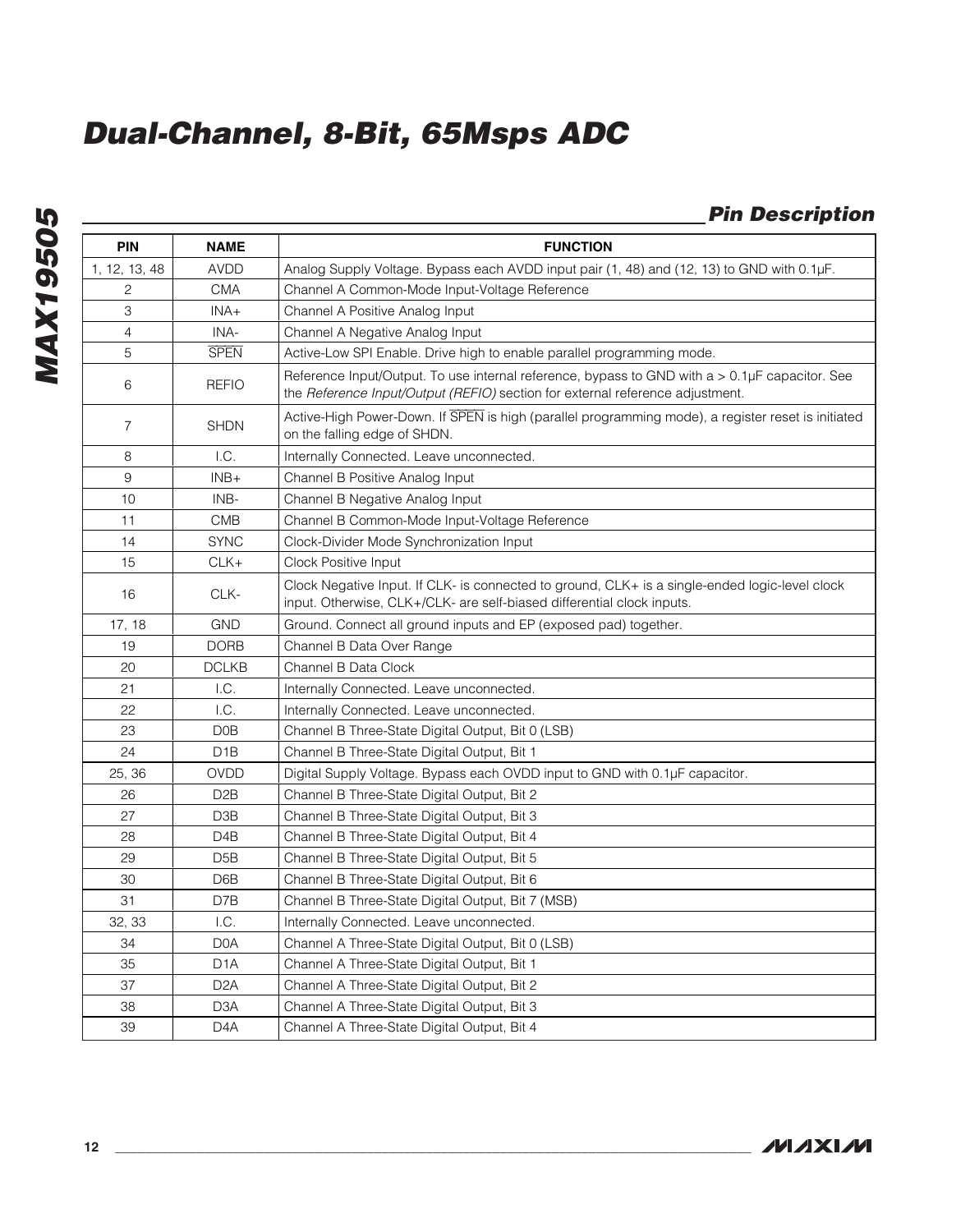### **Pin Description (continued)**

| <b>PIN</b> | <b>NAME</b>      | <b>FUNCTION</b>                                                                                                            |
|------------|------------------|----------------------------------------------------------------------------------------------------------------------------|
| 40         | D <sub>5</sub> A | Channel A Three-State Digital Output, Bit 5                                                                                |
| 41         | D <sub>6</sub> A | Channel A Three-State Digital Output, Bit 6                                                                                |
| 42         | D7A              | Channel A Three-State Digital Output, Bit 7 (MSB)                                                                          |
| 43         | <b>DORA</b>      | Channel A Data Over Range                                                                                                  |
| 44         | <b>DCLKA</b>     | Channel A Data Clock                                                                                                       |
| 45         | SDIN/FORMAT      | SPI Data Input/Format. Serial-data input when SPEN is low. Output data format when SPEN is high.                           |
| 46         | <b>SCLK/DIV</b>  | Serial Clock/Clock Divider. Serial clock when <b>SPEN</b> is low. Clock divider when <b>SPEN</b> is high.                  |
| 47         | CS/OUTSEL        | Serial-Port Select/Data Output Mode. Serial-port select when SPEN is low. Data output mode<br>selection when SPEN is high. |
|            | EP               | Exposed Pad. Internally connected to GND. Connect to a large ground plane to maximize thermal<br>performance.              |

### **Detailed Description**

The MAX19505 uses a 10-stage, fully differential, pipelined architecture (Figure 1) that allows for highspeed conversion while minimizing power consumption. Samples taken at the inputs move progressively through the pipeline stages every half clock cycle. From input to output, the total latency is 9 clock cycles. Each pipeline converter stage converts its input voltage to a digital output code. At every stage, except the last, the error between the input voltage and the digital output code is multiplied and passed on to the next pipeline stage. Digital error correction compensates for ADC comparator offsets in each pipeline stage and ensures no missing codes. Figure 2 shows the MAX19505 functional diagram.

#### **Analog Inputs and Common-Mode Reference**

Apply the analog input signal to the analog inputs (INA+/INA- or INB+/INB-), which are connected to the input sampling switch (Figure 3). When the input sampling switch is closed, the input signal is applied to the sampling capacitors through the input switch resistance. The input signal is sampled at the instant the input switch opens. The pipeline ADC processes the sampled voltage and the digital output result is available 9 clock cycles later. Before the input switch is closed to begin the next sampling cycle, the sampling capacitors are reset to the input common-mode potential.

Common-mode bias can be provided externally or internally through 2kΩ resistors. In DC-coupled applications, the signal source provides the external bias and the bias current. In AC-coupled applications, the input current is supplied by the common-mode input voltage. For example, the input current can be supplied through the center tap of a transformer secondary winding. Alternatively, program the appropriate internal register through the serial-port interface to supply the input DC current through internal 2kΩ resistors (Figure 3). When the input current is supplied through the internal resistors, the input common-mode potential is reduced by the voltage drop across the resistors. The commonmode input reference voltage can be adjusted through programmable register settings from 0.45V to 1.35V in 0.15V increments. The default setting is 0.90V. Use this feature to provide a common-mode output reference to a DC-coupled driving circuit.



Figure 1. Pipeline Architecture—Stage Blocks

**MAX19505 MAX19505**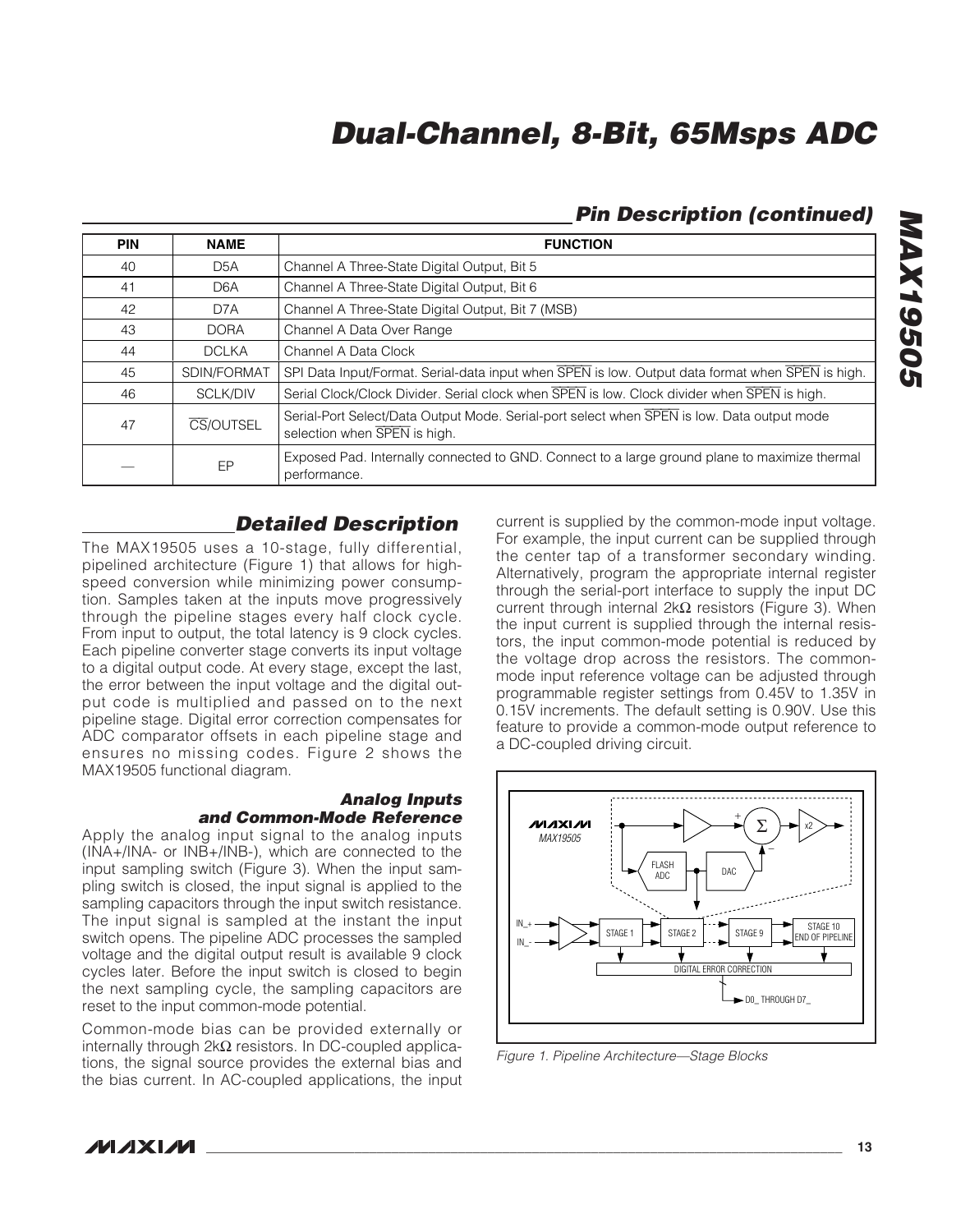**Dual-Channel, 8-Bit, 65Msps ADC**





Figure 2. Functional Diagram



Figure 3. Internal Track-and-Hold (T/H) Circuit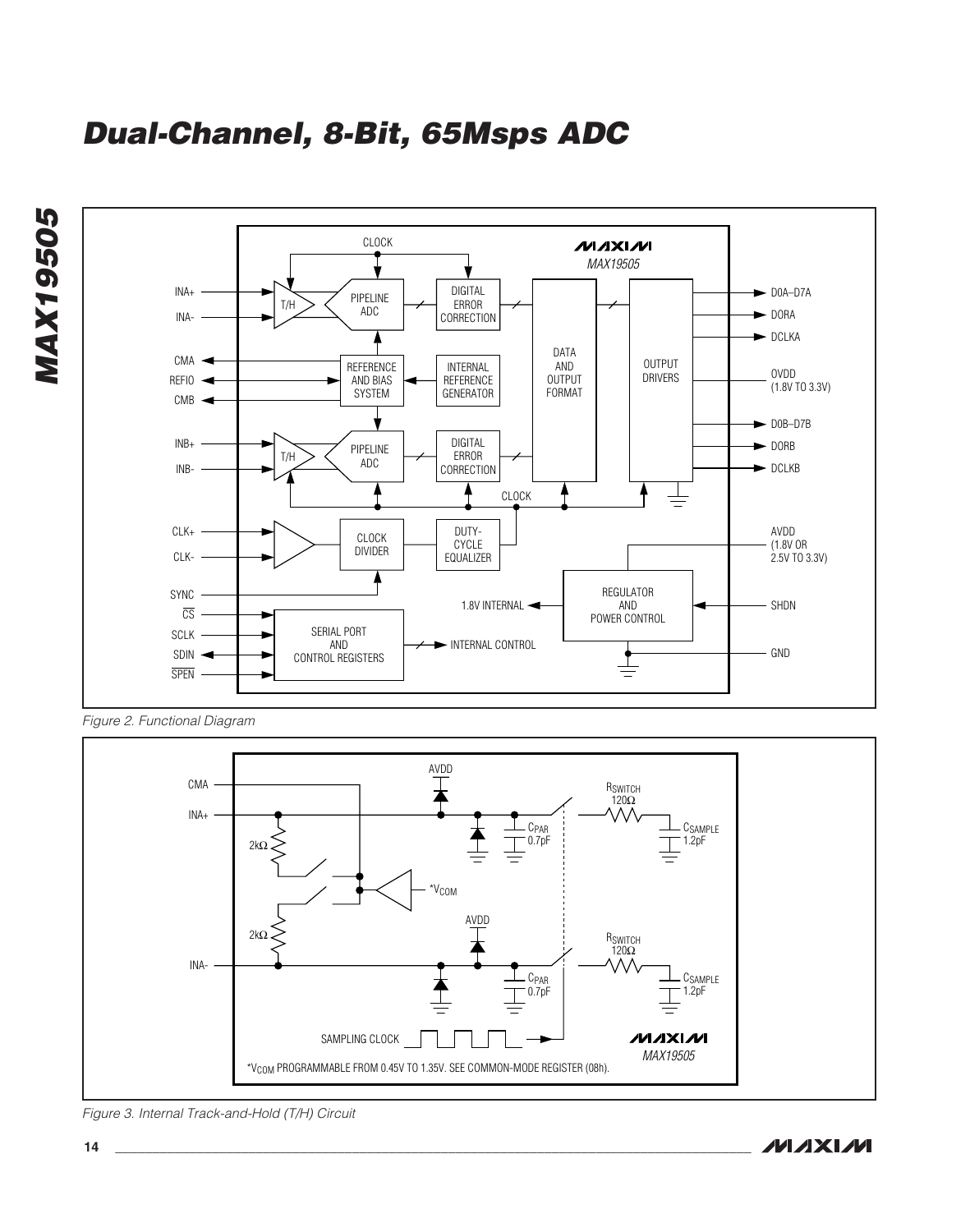

Figure 4. Simplified Reference Schematic

### **Table 1. Parallel-Interface Pin Functionality**



Figure 5. Simplified Parallel-Interface Input Schematic

|             | $1$ avic $1$ . Faralici-litici lays Fill I universitative |                 |                        |                                                                                                                          |  |  |  |  |  |  |
|-------------|-----------------------------------------------------------|-----------------|------------------------|--------------------------------------------------------------------------------------------------------------------------|--|--|--|--|--|--|
| <b>SPEN</b> | <b>SDIN/FORMAT</b>                                        | <b>SCLK/DIV</b> | <b>CS/OUTSEL</b>       | <b>DESCRIPTION</b>                                                                                                       |  |  |  |  |  |  |
| 0           | <b>SDIN</b>                                               | <b>SCLK</b>     | $\overline{\text{CS}}$ | SPI interface active. Features are programmed through the<br>serial port (see the Serial Programming Interface section). |  |  |  |  |  |  |
|             |                                                           | Χ               | X                      | Two's complement                                                                                                         |  |  |  |  |  |  |
|             | <b>AVDD</b>                                               | Χ               | Χ                      | Offset binary                                                                                                            |  |  |  |  |  |  |
|             | Unconnected                                               | Χ               | X                      | Gray code                                                                                                                |  |  |  |  |  |  |
|             | Χ                                                         |                 | X                      | Clock divide-by-1                                                                                                        |  |  |  |  |  |  |
|             | Χ                                                         | <b>AVDD</b>     | X                      | Clock divide-by-2                                                                                                        |  |  |  |  |  |  |
|             | Χ                                                         | Unconnected     | X                      | Clock divide-by-4                                                                                                        |  |  |  |  |  |  |
|             | Χ                                                         | Х               |                        | CMOS (dual bus)                                                                                                          |  |  |  |  |  |  |
|             | Χ                                                         | Χ               | <b>AVDD</b>            | MUX CMOS (channel A data bus)                                                                                            |  |  |  |  |  |  |
|             | Χ                                                         | Χ               | Unconnected            | MUX CMOS (channel B data bus)                                                                                            |  |  |  |  |  |  |

 $X = Don't care.$ 

### **Reference Input/Output (REFIO)**

REFIO adjusts the reference potential, which, in turn, adjusts the full-scale range of the ADC. Figure 4 shows a simplified schematic of the reference system. An internal bandgap voltage generator provides an internal reference voltage. The bandgap potential is buffered and applied to REFIO through a 10kΩ resistor. Bypass REFIO with a 0.1µF capacitor to GND. The bandgap voltage is applied to a scaling and level-shift circuit, which creates internal reference potentials that establish the full-scale range of the ADC. Apply an external voltage on REFIO to trim the ADC full scale. The allowable adjustment range is +5/-15%. The REFIO-to-ADC gain transfer function is:

 $VFS = 1.5 \times [VREFIO/1.25]$  Volts

#### **Programming and Interface**

There are two ways to control the MAX19505 operating modes. Full feature selection is available using the SPI interface, while the parallel interface offers a limited set of commonly used features. The programming mode is selected using the SPEN input. Drive SPEN low for SPI interface; drive SPEN high for parallel interface.

#### **Parallel Interface**

The parallel interface offers a pin-programmable interface with a limited feature set. Connect SPEN to AVDD to enable the parallel interface. See Table 1 for pin functionality; see Figure 5 for a simplified parallel-interface input schematic.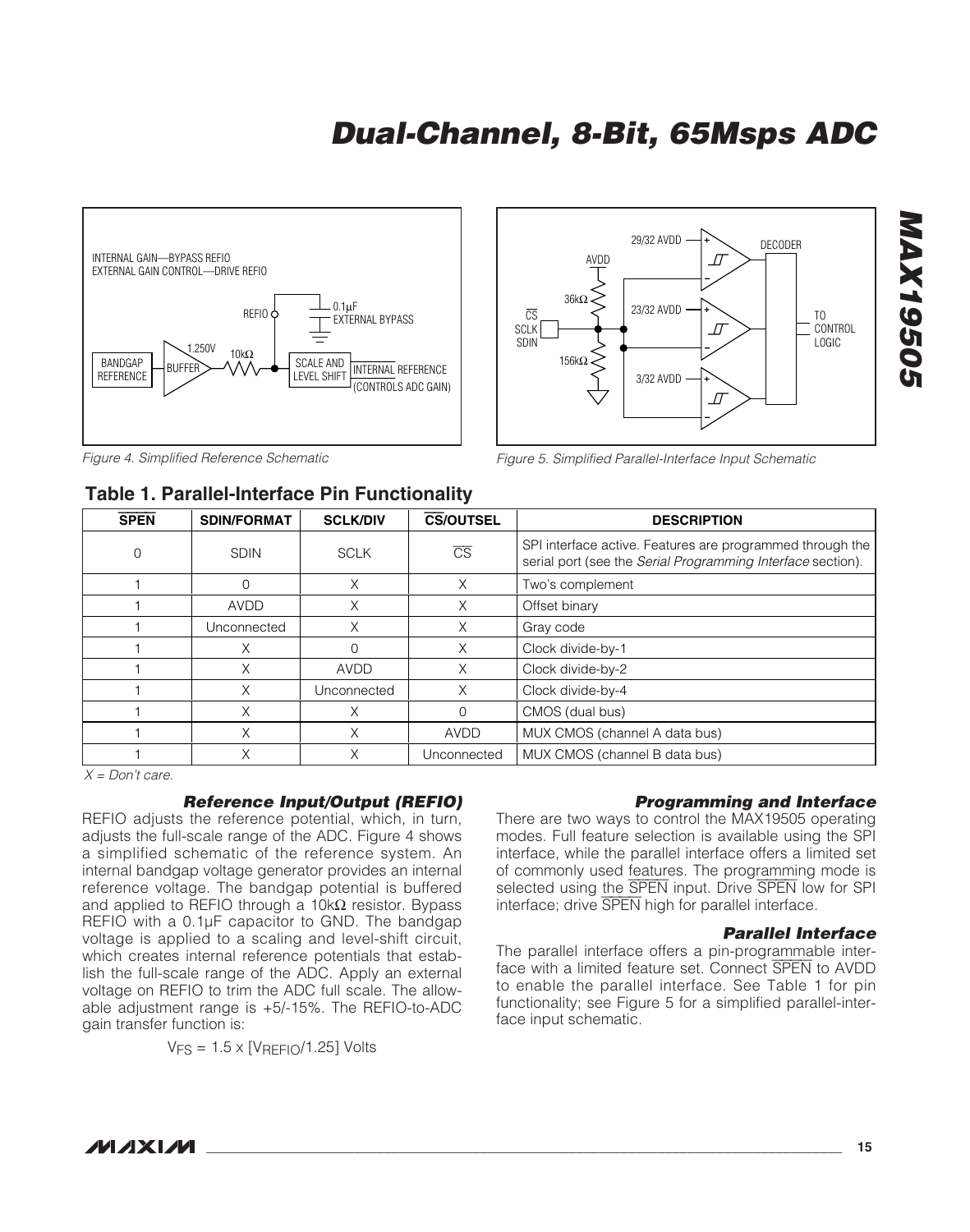

Figure 6. Serial-Interface Communication Cycle



Figure 7. Serial-Interface Timing Diagram

**Serial Programming Interface**

A serial interface programs the MAX19505 control registers through the  $\overline{CS}$ , SDIN, and SCLK inputs. Serial data is shifted into SDIN on the rising edge of SCLK when  $\overline{CS}$  is low. The MAX19505 ignores the data presented at SDIN and SCLK when  $\overline{CS}$  is high. CS must **transition high after each read/write operation**. SDIN also serves as the serial-data output for reading control registers. The serial interface supports two-byte transfer in a communication cycle. The first byte is a control byte, containing the address and read/write instruction, written to the MAX19505. The second byte is a data byte and can be written to or read from the MAX19505.

Figure 6 shows a serial-interface communication cycle. The first SDIN bit clocked in establishes the communication cycle as either a write or read transaction (0 for write operation and 1 for read operation). The following 7 bits specify the address of the register to be written or read. The final 8 SDIN bits are the register data. All address and data bits are clocked in or out MSB first. During a read operation, the MAX19505 serial port drives read data (D7) into SDIN after the falling edge of SCLK following the 8th rising edge of SCLK. Since the minimum hold time on SDIN input is zero, the master can stop driving SDIN any time after the 8th rising edge of SCLK. Subsequent data bits are driven into SDIN on the falling edge of SCLK. Output data in a read operation is latched on the rising edge of SCLK. Figure 7 shows the detailed serial-interface timing diagram.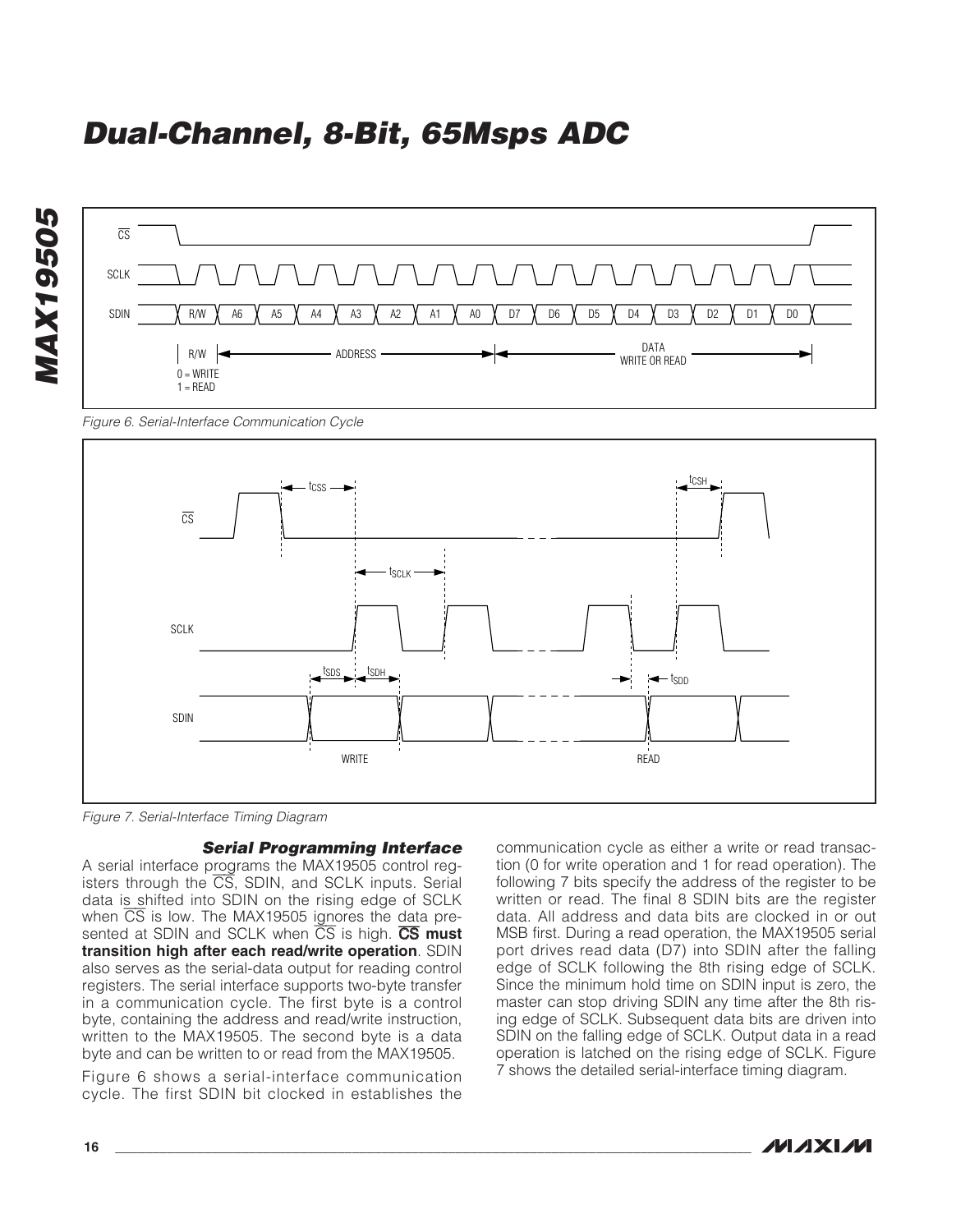Register address 0Ah is a special-function register. Writing data 5Ah to register 0Ah initiates a register reset. When this operation is executed, all control registers

### **Table 2. Register 0Ah Status Byte**

┯

П

are reset to default values. A read operation of register 0Ah returns a status byte with information described in Table 2.

**User-Programmable Registers**

| BIT NO. | <b>VALUE</b> | <b>DESCRIPTION</b>                                                 |
|---------|--------------|--------------------------------------------------------------------|
|         | 0            | Reserved                                                           |
| 6       |              | Reserved                                                           |
| 5       | 0 or 1       | = ROM read in progress                                             |
|         | 0 or 1       | $=$ ROM read completed and register data is valid (checksum is OK) |
| З       | $\Omega$     | Reserved                                                           |
| ⌒       |              | Reserved                                                           |
|         | 0 or 1       | Reserved                                                           |
|         | 0 or 1       | $=$ Duty-cycle equalizer DLL is locked                             |

### **Table 3. User-Programmable Registers**

| <b>ADDRESS</b> | <b>POR DEFAULT</b> | <b>FUNCTION</b>                       |
|----------------|--------------------|---------------------------------------|
| 00h            | 00000011           | Power management                      |
| 01h            | 00000000           | Output format                         |
| 02h            | 00000000           | Digital output power management       |
| 03h            | 10000000           | Data/DCLK timing                      |
| 04h            | 00000000           | CHA data output termination control   |
| 05h            | 00000000           | CHB data output termination control   |
| 06h            | 00000000           | Clock divide/data format/test pattern |
| 07h            | Reserved           | Reserved-do not use                   |
| 08h            | 00000000           | Common mode                           |
| 0Ah            |                    | Software reset                        |

### **Power Management (00h)**

| BIT <sub>7</sub> | BIT <sub>6</sub> | BIT <sub>5</sub> | BIT <sub>4</sub> | BIT <sub>3</sub> | BIT <sub>2</sub> | BIT 1                                                                                           | BIT <sub>0</sub> |
|------------------|------------------|------------------|------------------|------------------|------------------|-------------------------------------------------------------------------------------------------|------------------|
|                  |                  |                  |                  |                  |                  | HPS_SHDN1 STBY_SHDN1 CHB_ON_SHDN1 CHA_ON_SHDN1  HPS_SHDN0  STBY_SHDN0 CHB_ON_SHDN0 CHA_ON_SHDN0 |                  |

The SHDN input (pin 7) toggles between any two power-management states. The Power Management register defines each power-management state. In the default state, SHDN = 1 shuts down the MAX19505 and SHDN = 0 returns to full power.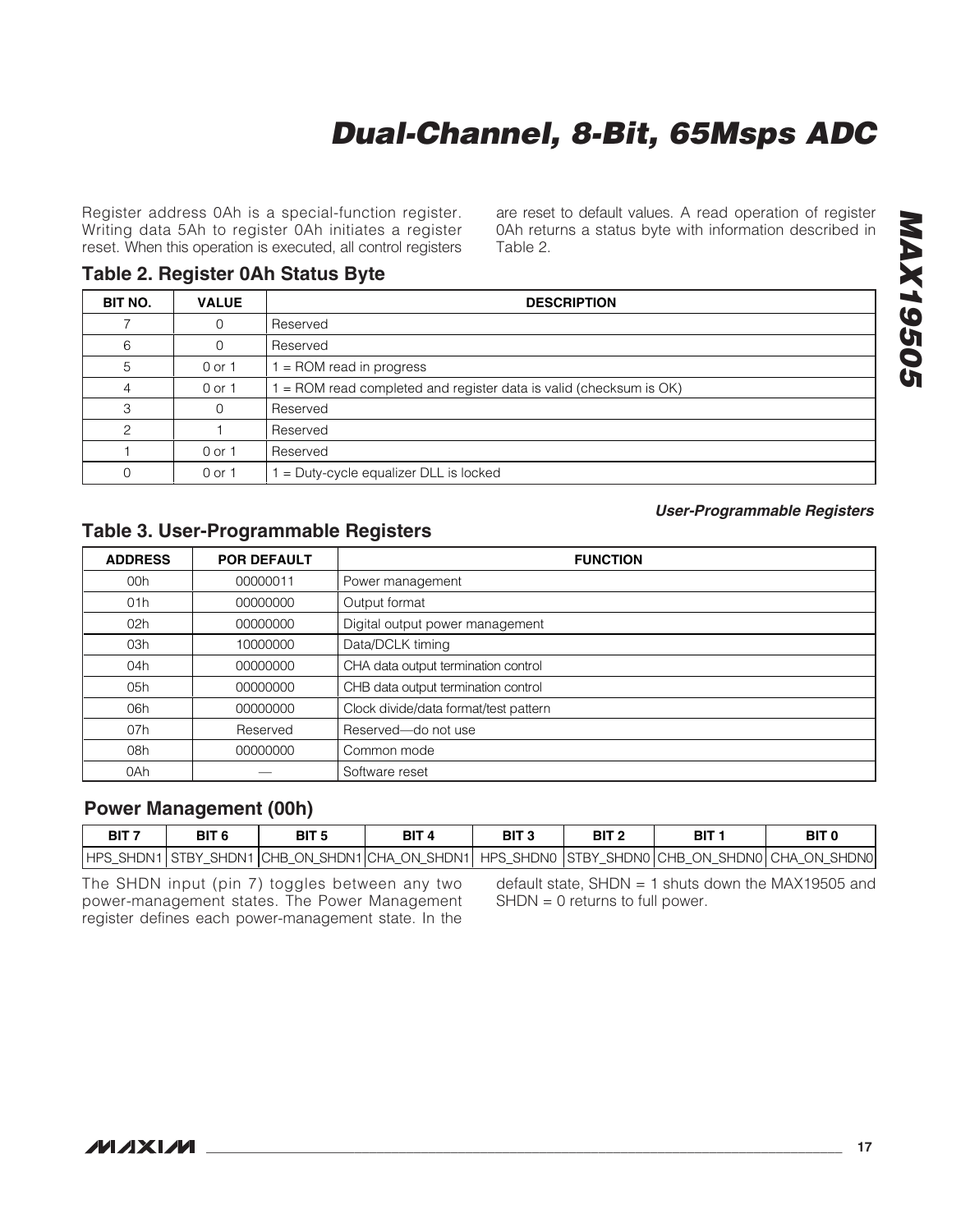In addition to power management, the HPS\_SHDN1 and HPS\_SHDN0 activate an A+B adder mode. In this mode, the results from both channels are averaged.

The MUX\_CH bit selects which bus the (A+B)/2 data is presented.

#### **Control Bits:**

| <b>HPS SHDN0</b> | STBY_SHDN0        | <b>CHA_ON_SHDN0</b> | CHB ON SHDN0 | SHDN INPUT = $0*$                           |
|------------------|-------------------|---------------------|--------------|---------------------------------------------|
| <b>HPS SHDN1</b> | <b>STBY SHDN1</b> | <b>CHA ON SHDN1</b> | CHB ON SHDN1 | SHDN INPUT = $1**$                          |
|                  |                   |                     |              | Complete power-down                         |
|                  |                   |                     |              | Channel B active, channel A full power-down |
|                  |                   |                     |              | Channel A active, channel B full power-down |
|                  | X.                |                     |              | Channels A and B active                     |
|                  |                   |                     |              | Channels A and B in standby mode            |
|                  |                   |                     |              | Channel B active, channel A standby         |
|                  |                   |                     |              | Channel A active, channel B standby         |
|                  |                   |                     |              | Channels A and B in standby mode            |
|                  | X                 |                     |              | Channels A and B active, output is averaged |
|                  | X                 |                     |              | Channels A and B active, output is averaged |

\*HPS\_SHDN0, STBY\_SHDN0, CHA\_ON\_SHDN\_, and CHB\_ON\_SHDN\_ are active when SHDN = 0.

\*\*HPS\_SHDN1, STBY\_SHDN1, CHA\_ON\_SHDN1, and CHB\_ON\_SHDN1 are active when SHDN = 1.

 $X = Don't care.$ 

**Note:** When HPS\_SHDN\_ = 1 (A+B adder mode), CHA\_ON\_SHDN\_ and CHB\_ON\_SHDN\_ must **BOTH** equal 0 for power-down or standby.

### **Output Format (01h)**

| BIT <sub>7</sub> | BIT <sub>6</sub>                                                                                                                                        | BIT <sub>5</sub> | BIT <sub>4</sub>                       | BIT <sub>3</sub>                                                                                                                                                                       | BIT <sub>2</sub> | BIT <sub>1</sub> | BIT <sub>0</sub> |  |  |
|------------------|---------------------------------------------------------------------------------------------------------------------------------------------------------|------------------|----------------------------------------|----------------------------------------------------------------------------------------------------------------------------------------------------------------------------------------|------------------|------------------|------------------|--|--|
| $\Omega$         | $\mathbf 0$                                                                                                                                             | 0                | BIT_ORDER_B                            | BIT_ORDER_A                                                                                                                                                                            | MUX_CH           | <b>MUX</b>       | 0                |  |  |
| Bit 7, 6, 5      | Set to 0 for proper operation                                                                                                                           |                  |                                        |                                                                                                                                                                                        |                  |                  |                  |  |  |
| Bit 4            | BIT_ORDER_B: Reverse CHB output bit order<br>$0 =$ Defined data bus pin order (default)<br>$1 =$ Reverse data bus pin order                             |                  |                                        |                                                                                                                                                                                        |                  |                  |                  |  |  |
| Bit 3            | BIT_ORDER_A: Reverse CHA output bit order<br>$0 =$ Defined data bus pin order (default)<br>$1 =$ Reverse data bus pin order                             |                  |                                        |                                                                                                                                                                                        |                  |                  |                  |  |  |
| Bit 2            |                                                                                                                                                         |                  | MUX_CH: Multiplexed data bus selection | $0 =$ Multiplexed data output on CHA (CHA data presented first, followed by CHB data) (default)<br>1 = Multiplexed data output on CHB (CHB data presented first, followed by CHA data) |                  |                  |                  |  |  |
| Bit 1            | MUX: Digital output mode<br>$0 =$ Dual data bus output mode (default)<br>$1 =$ Single multiplexed data bus output mode<br>MUX_CH selects the output bus |                  |                                        |                                                                                                                                                                                        |                  |                  |                  |  |  |
| Diff A           | Cot to 0 for proper operation                                                                                                                           |                  |                                        |                                                                                                                                                                                        |                  |                  |                  |  |  |

Bit 0 Set to 0 for proper operation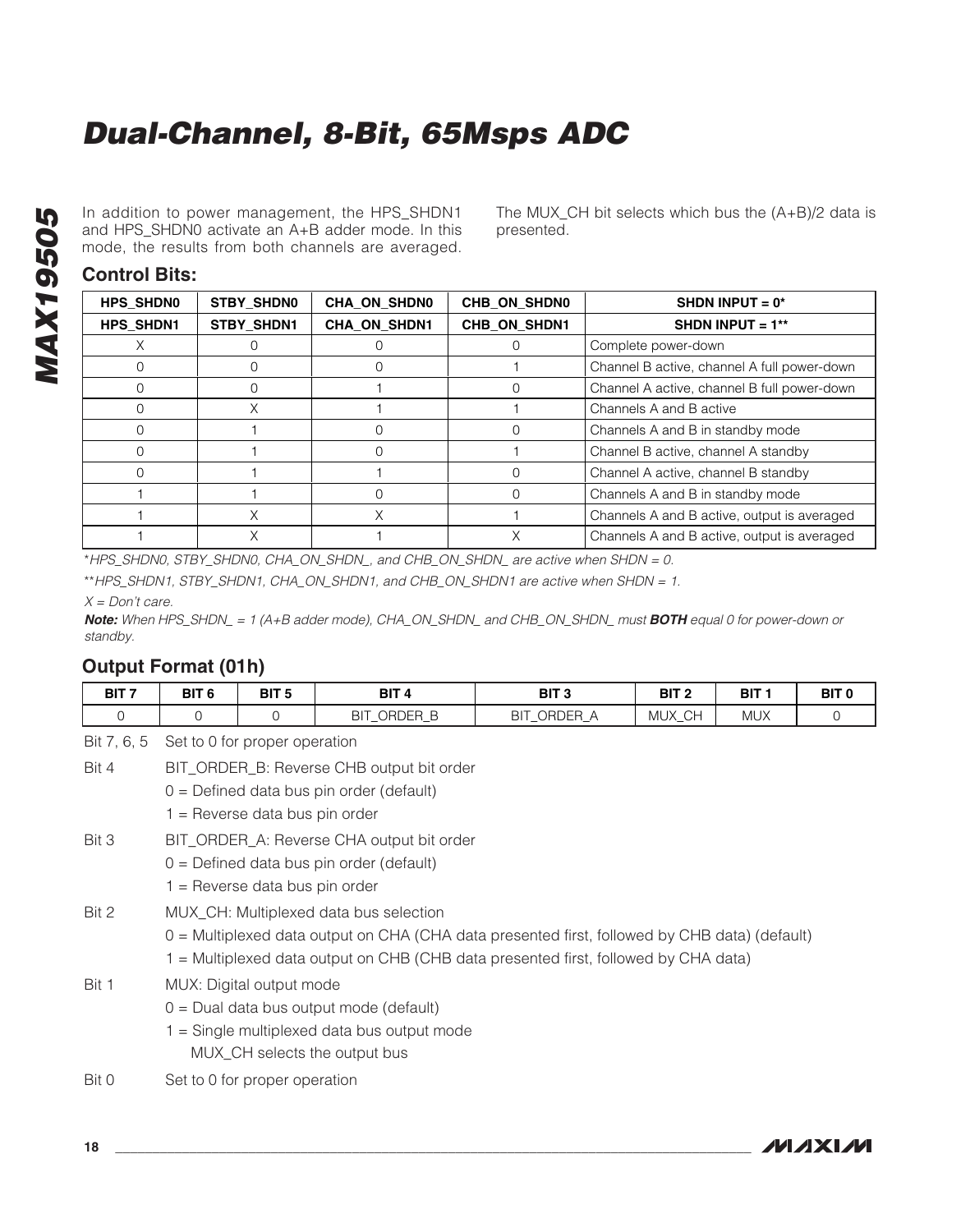| BIT <sub>7</sub> | BIT <sub>6</sub>                                              | BIT <sub>5</sub> | BIT <sub>4</sub> | BIT <sub>3</sub> | BIT <sub>2</sub> | BIT <sub>1</sub> | BIT <sub>0</sub> |
|------------------|---------------------------------------------------------------|------------------|------------------|------------------|------------------|------------------|------------------|
| X                | X                                                             | X                | X                | PD DOUT 1        | PD DOUT 0        | DIS_DOR          | DIS_DCLK         |
| Bit 7-4          | Don't care                                                    |                  |                  |                  |                  |                  |                  |
| Bit 3, 2         | PD_DOUT_1, PD_DOUT_0: Power-down digital output state control |                  |                  |                  |                  |                  |                  |
|                  | $00 =$ Digital output three state (default)                   |                  |                  |                  |                  |                  |                  |
|                  | $01 =$ Digital output low                                     |                  |                  |                  |                  |                  |                  |
|                  | $10 =$ Digital output three state                             |                  |                  |                  |                  |                  |                  |
|                  | $11 =$ Digital output high                                    |                  |                  |                  |                  |                  |                  |
| Bit 1            | DIS_DOR: DOR driver disable                                   |                  |                  |                  |                  |                  |                  |
|                  | $0 = DOR$ active (default)                                    |                  |                  |                  |                  |                  |                  |
|                  | $1 = DOR$ disabled (three state)                              |                  |                  |                  |                  |                  |                  |
| Bit 0            | DIS_DCLK: DCLK driver disable                                 |                  |                  |                  |                  |                  |                  |
|                  | $0 = DCLK$ active (default)                                   |                  |                  |                  |                  |                  |                  |
|                  | $1 = DCLK$ disabled (three state)                             |                  |                  |                  |                  |                  |                  |

### **Digital Output Power Management (02h)**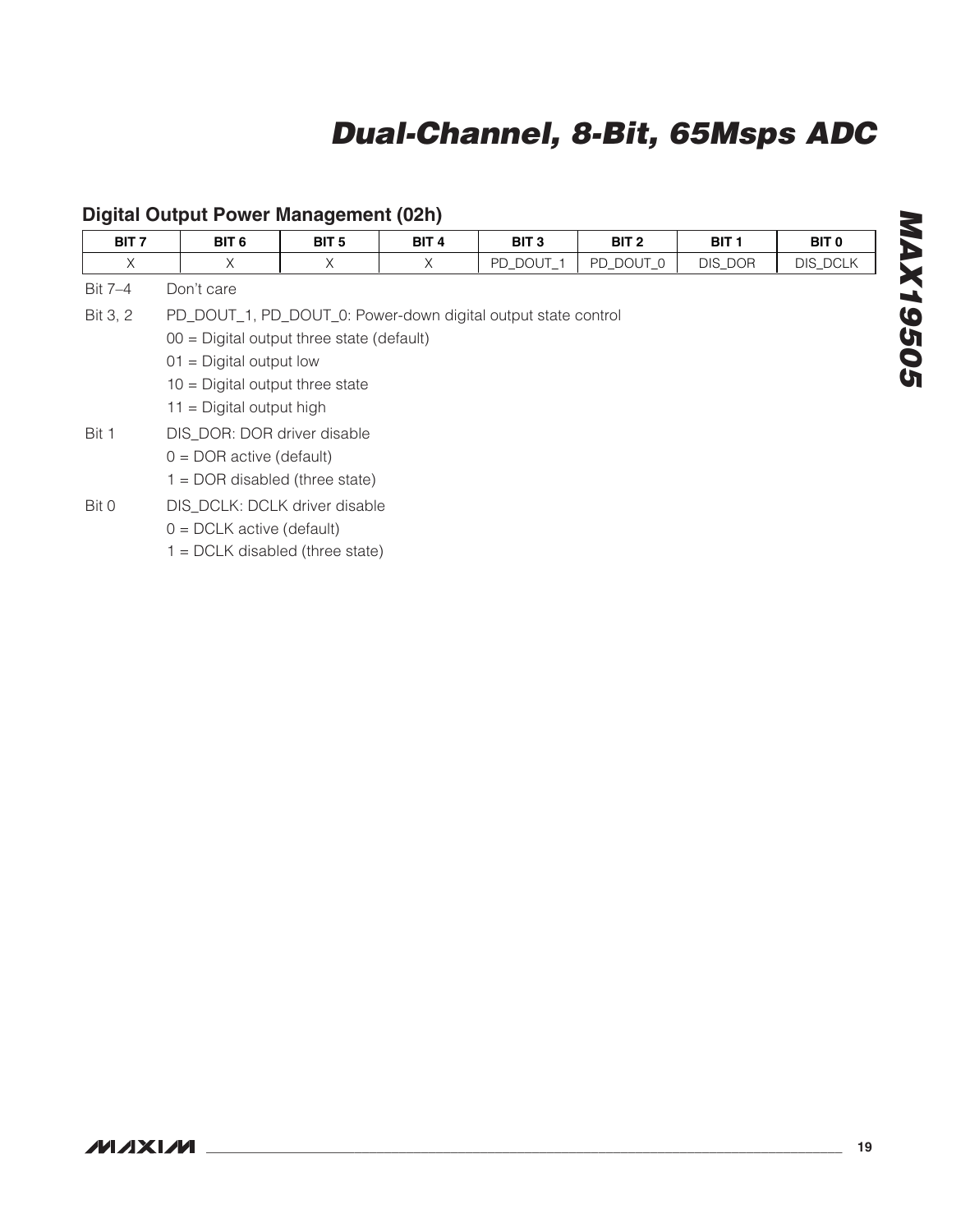## **Data/DCLK Timing (03h)**

| BIT <sub>7</sub> | BIT <sub>6</sub>                                                                                                                                                                                   | BIT <sub>5</sub>              | BIT <sub>4</sub> | BIT <sub>3</sub> | BIT <sub>2</sub> | BIT <sub>1</sub> | BIT <sub>0</sub> |  |  |
|------------------|----------------------------------------------------------------------------------------------------------------------------------------------------------------------------------------------------|-------------------------------|------------------|------------------|------------------|------------------|------------------|--|--|
| DA BYPASS        | DLY_HALF_T<br><b>DCLKTIME 2</b><br>DCLKTIME 1<br>DCLKTIME 0<br>DTIME 2<br>DTIME 1<br>DTIME 0                                                                                                       |                               |                  |                  |                  |                  |                  |  |  |
| Bit 7            | DA_BYPASS: Data aligner bypass                                                                                                                                                                     |                               |                  |                  |                  |                  |                  |  |  |
|                  | $0 = \text{Nominal}$                                                                                                                                                                               |                               |                  |                  |                  |                  |                  |  |  |
|                  | 1 = Bypasses data aligner delay line to minimize output data latency with respect to the input clock.<br>Rising clock to data transition is approximately 6ns with DTIME = 000b settings (default) |                               |                  |                  |                  |                  |                  |  |  |
| Bit 6            | DLY_HALF_T: Data and DCLK delayed by T/2                                                                                                                                                           |                               |                  |                  |                  |                  |                  |  |  |
|                  | $0 =$ Normal, no delay (default)                                                                                                                                                                   |                               |                  |                  |                  |                  |                  |  |  |
|                  | 1 = Delays data and DCLK outputs by T/2                                                                                                                                                            |                               |                  |                  |                  |                  |                  |  |  |
|                  |                                                                                                                                                                                                    | Disabled in MUX data bus mode |                  |                  |                  |                  |                  |  |  |
| Bit 5, 4, 3      | DCLKTIME_2, DCLKTIME_1, DCLKTIME_0: DCLK timing adjust (controls both channels)                                                                                                                    |                               |                  |                  |                  |                  |                  |  |  |
|                  | $000 =$ Nominal (default)                                                                                                                                                                          |                               |                  |                  |                  |                  |                  |  |  |
|                  | $001 = +T/16$                                                                                                                                                                                      |                               |                  |                  |                  |                  |                  |  |  |
|                  | $010 = +2T/16$                                                                                                                                                                                     |                               |                  |                  |                  |                  |                  |  |  |
|                  | $011 = +3T/16$                                                                                                                                                                                     |                               |                  |                  |                  |                  |                  |  |  |
|                  | 100 = Reserved, do not use                                                                                                                                                                         |                               |                  |                  |                  |                  |                  |  |  |
|                  | $101 = -1T/16$                                                                                                                                                                                     |                               |                  |                  |                  |                  |                  |  |  |
|                  | $110 = -2T/16$                                                                                                                                                                                     |                               |                  |                  |                  |                  |                  |  |  |
|                  | $111 = -3T/16$                                                                                                                                                                                     |                               |                  |                  |                  |                  |                  |  |  |
| Bit 2, 1, 0      | DTIME_2, DTIME_1, DTIME_0: Data timing adjust (controls both channels)                                                                                                                             |                               |                  |                  |                  |                  |                  |  |  |
|                  | 000 = Nominal (default)                                                                                                                                                                            |                               |                  |                  |                  |                  |                  |  |  |
|                  | $001 = +T/16$                                                                                                                                                                                      |                               |                  |                  |                  |                  |                  |  |  |
|                  | $010 = +2T/16$                                                                                                                                                                                     |                               |                  |                  |                  |                  |                  |  |  |
|                  | $011 = +3T/16$                                                                                                                                                                                     |                               |                  |                  |                  |                  |                  |  |  |
|                  | 100 = Reserved, do not use                                                                                                                                                                         |                               |                  |                  |                  |                  |                  |  |  |
|                  | $101 = -1T/16$                                                                                                                                                                                     |                               |                  |                  |                  |                  |                  |  |  |

- $110 = -2T/16$
- $111 = -3T/16$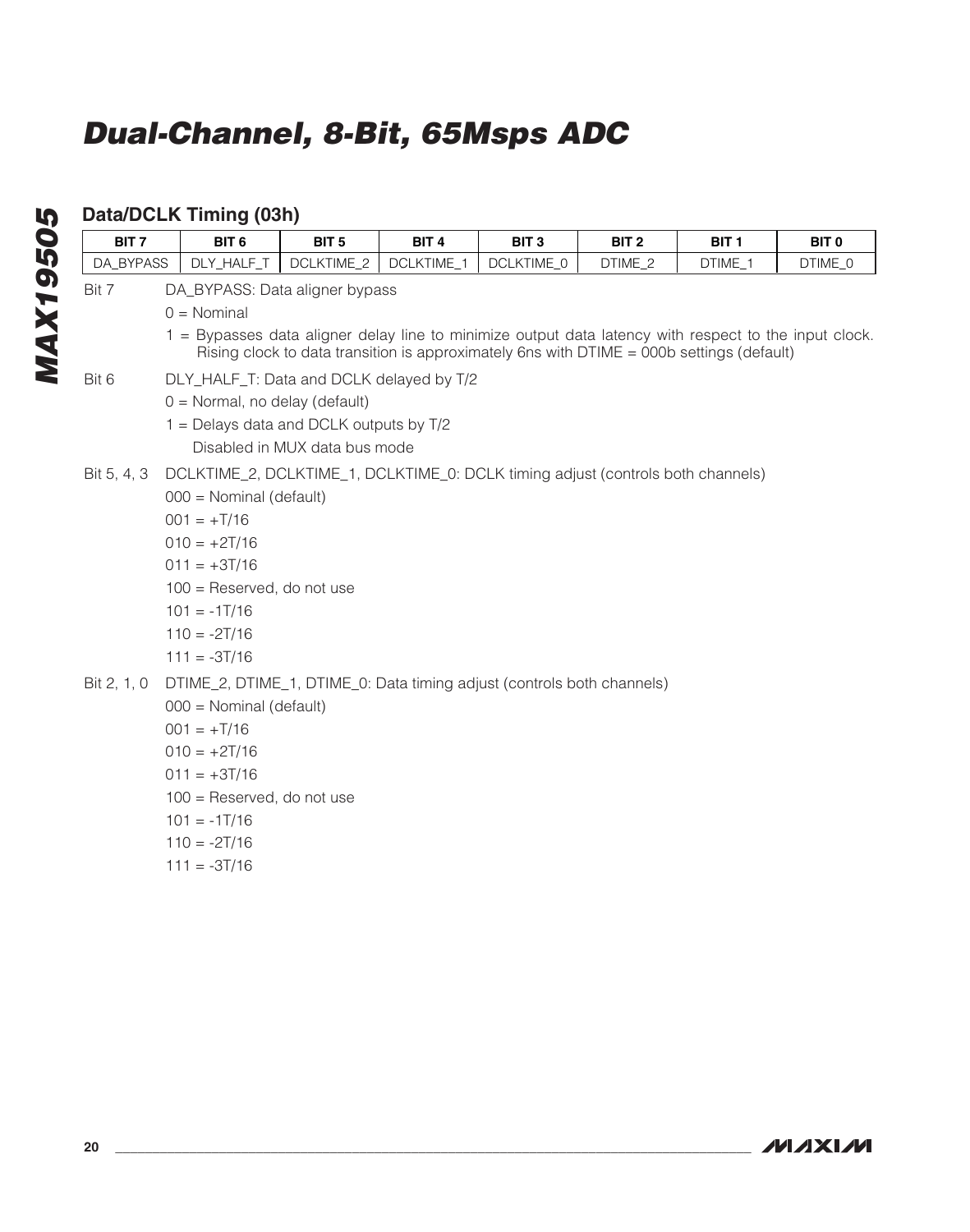### **CHA Data Output Termination Control (04h)**

| BIT <sub>7</sub> | BIT <sub>6</sub>                                                                                                                                                                     | BIT <sub>5</sub>                                                                                                     | BIT <sub>4</sub> | BIT <sub>3</sub> | BIT <sub>2</sub> | BIT <sub>1</sub> | BIT <sub>0</sub> |  |  |
|------------------|--------------------------------------------------------------------------------------------------------------------------------------------------------------------------------------|----------------------------------------------------------------------------------------------------------------------|------------------|------------------|------------------|------------------|------------------|--|--|
| $\times$         | X                                                                                                                                                                                    | CT_DCLK_2_A                                                                                                          | CT_DCLK_1_A      | CT_DCLK_0_A      | CT_DATA_2_A      | CT_DATA_1_A      | CT_DATA_0_A      |  |  |
| Bit 7, 6         |                                                                                                                                                                                      | Don't care                                                                                                           |                  |                  |                  |                  |                  |  |  |
| Bit 5, 4, 3      | CT_DCLK_2_A, CT_DCLK_1_A, CT_DCLK_0_A: CHA DCLK termination control<br>$000 = 50\Omega$ (default)<br>$001 = 75\Omega$<br>$010 = 100\Omega$<br>$011 = 150\Omega$<br>$1xx = 300\Omega$ |                                                                                                                      |                  |                  |                  |                  |                  |  |  |
|                  | $001 = 75\Omega$<br>$010 = 100\Omega$<br>$011 = 150\Omega$<br>$1xx = 300\Omega$                                                                                                      | Bit 2, 1, 0 CT_DATA_2_A, CT_DATA_1_A, CT_DATA_0_A: CHA data output termination control<br>$000 = 50\Omega$ (default) |                  |                  |                  |                  |                  |  |  |
|                  |                                                                                                                                                                                      | <b>CHB Data Output Termination Control (05h)</b>                                                                     |                  |                  |                  |                  |                  |  |  |

| BIT 7 | BIT <sub>6</sub> | BIT <sub>5</sub> | BIT <sub>4</sub> | BIT <sub>3</sub> | BIT <sub>2</sub> | <b>BIT</b> | <b>BIT 0</b> |
|-------|------------------|------------------|------------------|------------------|------------------|------------|--------------|
|       |                  | B<br><b>DCLK</b> |                  |                  |                  | 1 B -      | CT DATA 0 B  |

Bit 7, 6 Don't care

Bit 5, 4, 3 CT\_DCLK\_2\_B, CT\_DCLK\_1\_B, CT\_DCLK\_0\_B: CHB DCLK termination control

 $000 = 50\Omega$  (default)

- $001 = 75Ω$ 010 = 100Ω
- 011 = 150Ω
- $1xx = 300Ω$
- Bit 2, 1, 0 CT\_DATA\_2\_B, CT\_DATA\_1\_B, CT\_DATA\_0\_B: CHB data output termination control

 $000 = 50\Omega$  (default)

- $001 = 75Ω$
- 010 = 100Ω
- $011 = 150Ω$
- $1xx = 300Ω$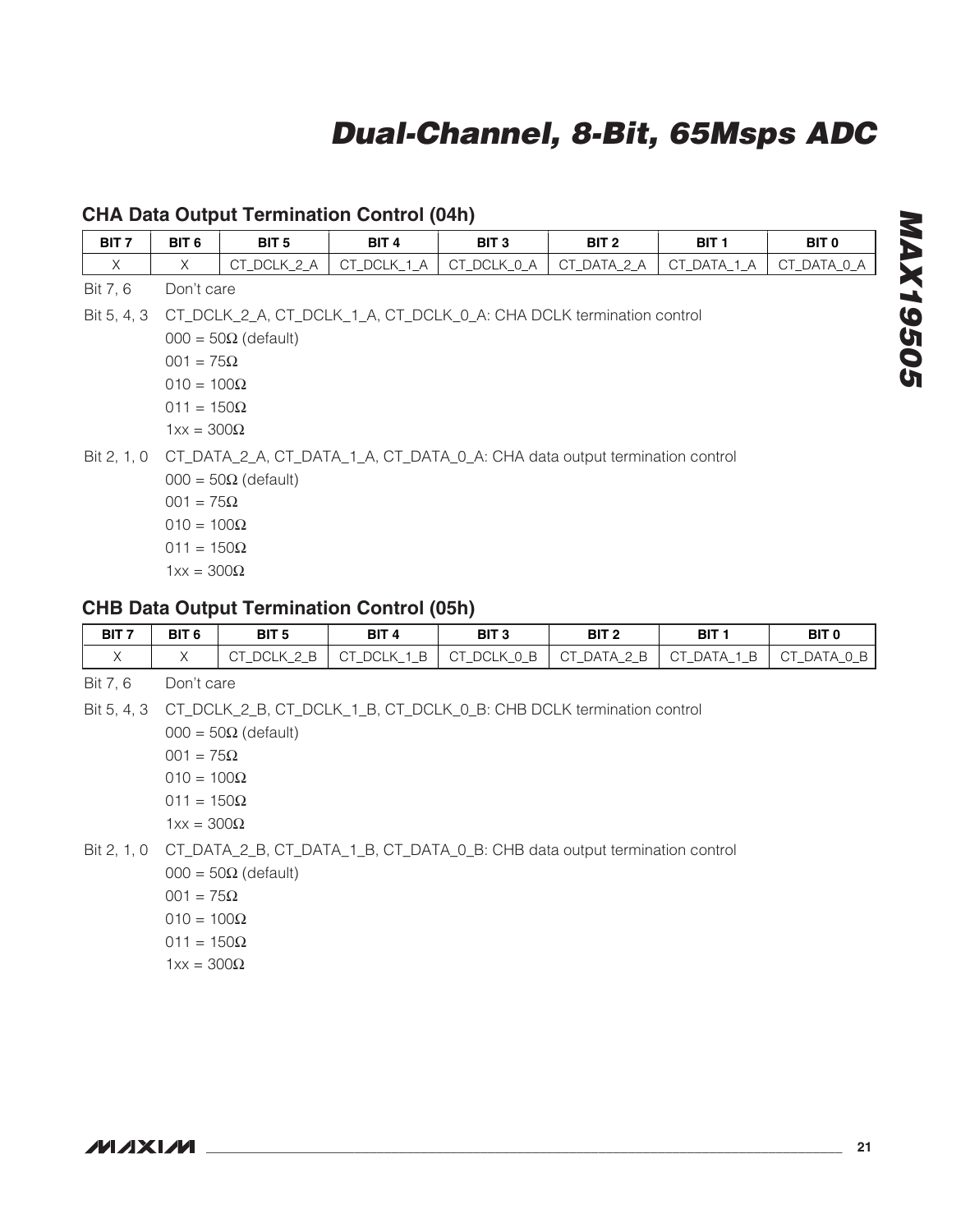| BIT <sub>7</sub> | BIT <sub>6</sub>                   | BIT <sub>5</sub>                                      | BIT <sub>4</sub>                                             | BIT <sub>3</sub> | BIT <sub>2</sub>                                                                              | BIT <sub>1</sub> | BIT <sub>0</sub> |
|------------------|------------------------------------|-------------------------------------------------------|--------------------------------------------------------------|------------------|-----------------------------------------------------------------------------------------------|------------------|------------------|
| TEST PATTERN     | <b>TEST DATA</b>                   | FORMAT <sub>1</sub>                                   | FORMAT 0                                                     | <b>TERM 100</b>  | SYNC_MODE                                                                                     | DIV <sub>1</sub> | DIV <sub>0</sub> |
| Bit 7            |                                    | TEST_PATTERN: Test pattern selection                  |                                                              |                  |                                                                                               |                  |                  |
|                  |                                    |                                                       |                                                              |                  | 0 = Ramps from 0 to 255 (offset binary) and repeats (subsequent formatting applied) (default) |                  |                  |
|                  |                                    | $DOR = 0$ on both channels                            |                                                              |                  | 1 = Data alternates between $D[7:0] = 01010101$ , DOR = 1, and $D[7:0] = 10101010$ ,          |                  |                  |
| Bit 6            | TEST_DATA: Data test mode          |                                                       |                                                              |                  |                                                                                               |                  |                  |
|                  | $0 =$ Normal data output (default) |                                                       |                                                              |                  |                                                                                               |                  |                  |
|                  | $1 =$ Outputs test data pattern    |                                                       |                                                              |                  |                                                                                               |                  |                  |
| Bit 5, 4         |                                    | FORMAT_1, FORMAT_0: Data numerical format             |                                                              |                  |                                                                                               |                  |                  |
|                  | 00 = Two's complement (default)    |                                                       |                                                              |                  |                                                                                               |                  |                  |
|                  | $01 =$ Offset binary               |                                                       |                                                              |                  |                                                                                               |                  |                  |
|                  | $10 =$ Gray code                   |                                                       |                                                              |                  |                                                                                               |                  |                  |
|                  | $11 = Two's complement$            |                                                       |                                                              |                  |                                                                                               |                  |                  |
| Bit 3            |                                    | TERM_100: Select 100 $\Omega$ clock input termination |                                                              |                  |                                                                                               |                  |                  |
|                  | $0 = No$ termination (default)     |                                                       |                                                              |                  |                                                                                               |                  |                  |
|                  |                                    |                                                       | $1 = 100\Omega$ termination across differential clock inputs |                  |                                                                                               |                  |                  |
| Bit 2            |                                    |                                                       | SYNC_MODE: Divider synchronization mode select               |                  |                                                                                               |                  |                  |
|                  |                                    | $0 =$ Slip mode (Figure 11) (default)                 |                                                              |                  |                                                                                               |                  |                  |
|                  | $1 = Edge mode (Figure 12)$        |                                                       |                                                              |                  |                                                                                               |                  |                  |
| Bit 1, 0         |                                    | DIV1, DIV0: Input clock-divider select                |                                                              |                  |                                                                                               |                  |                  |
|                  | $00 = No$ divider (default)        |                                                       |                                                              |                  |                                                                                               |                  |                  |
|                  | $01 = Divide-by-2$                 |                                                       |                                                              |                  |                                                                                               |                  |                  |
|                  | $10 = Divide-by-4$                 |                                                       |                                                              |                  |                                                                                               |                  |                  |
|                  | $11 = No$ divider                  |                                                       |                                                              |                  |                                                                                               |                  |                  |

## **Clock Divide/Data Format/Test Pattern (06h)**

## **Reserved (07h)—Do not write to this register**

**MAXM**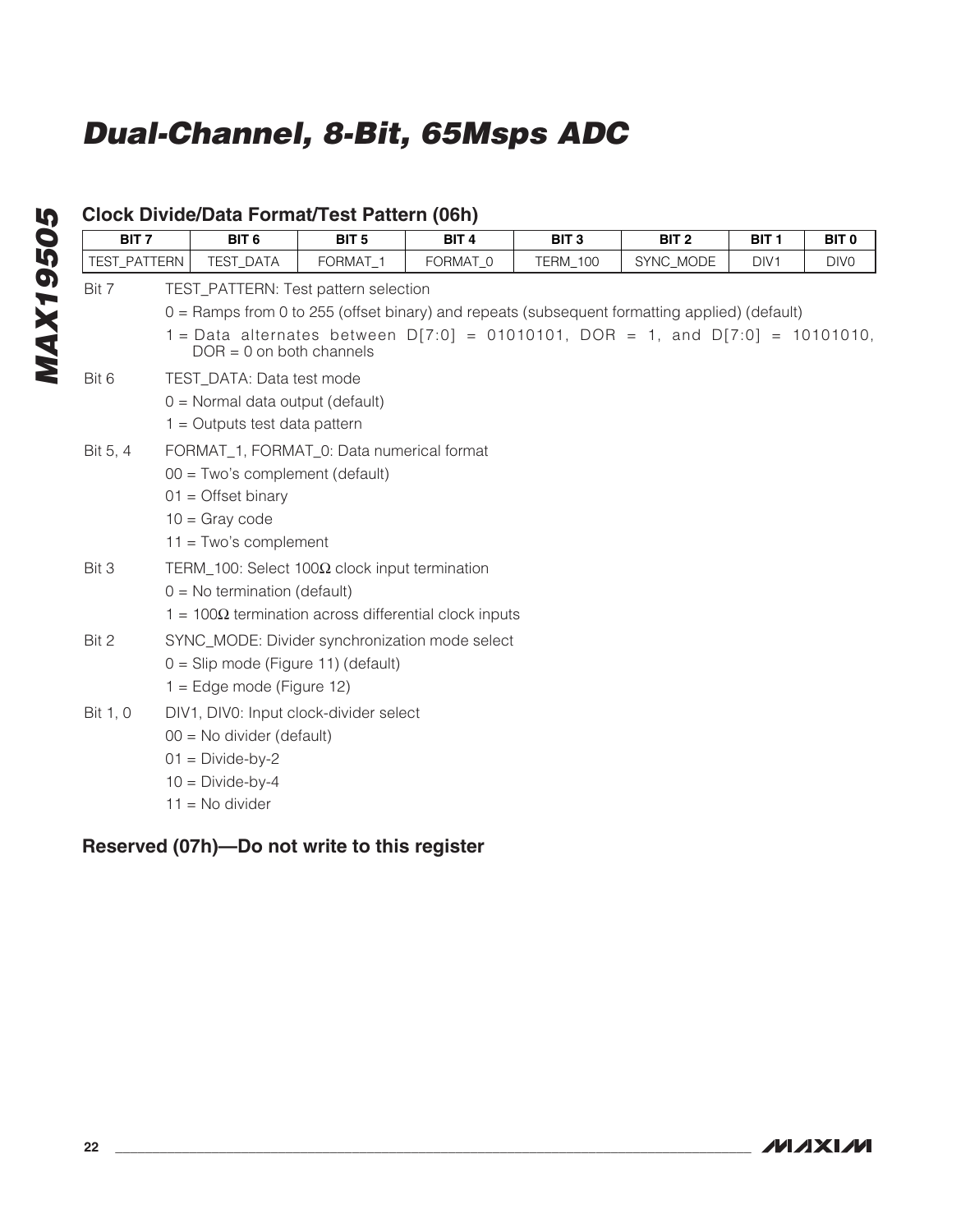## **Common Mode (08h)**

| BIT <sub>7</sub> | BIT <sub>6</sub>                                                                         | BIT <sub>5</sub> | BIT <sub>4</sub> | BIT <sub>3</sub> | BIT <sub>2</sub> | BIT <sub>1</sub> | BIT <sub>0</sub> |  |
|------------------|------------------------------------------------------------------------------------------|------------------|------------------|------------------|------------------|------------------|------------------|--|
| CMI_SELF_B       | CMI_ADJ_2_B                                                                              | CMI_ADJ_1_B      | CMI_ADJ_0_B      | CMI_SELF_A       | CMI_ADJ_2_A      | CMI_ADJ_1_A      | CMI_ADJ_0_A      |  |
| Bit 7            | CMI_SELF_B: CHB connect input common-mode to analog inputs                               |                  |                  |                  |                  |                  |                  |  |
|                  | 0 = Internal common-mode voltage is NOT applied to inputs (default)                      |                  |                  |                  |                  |                  |                  |  |
|                  | $1$ = Internal common-mode voltage applied to analog inputs through $2k\Omega$ resistors |                  |                  |                  |                  |                  |                  |  |
| Bit 6, 5, 4      | CMI_ADJ_2_B, CMI_ADJ_1_B, CMI_ADJ_0_B: CHB input common-mode voltage adjustment          |                  |                  |                  |                  |                  |                  |  |
|                  | $000 = 0.900V$ (default)                                                                 |                  |                  |                  |                  |                  |                  |  |
|                  | $001 = 1.050V$                                                                           |                  |                  |                  |                  |                  |                  |  |
|                  | $010 = 1.200V$                                                                           |                  |                  |                  |                  |                  |                  |  |
|                  | $011 = 1.350V$                                                                           |                  |                  |                  |                  |                  |                  |  |
|                  | $100 = 0.900V$                                                                           |                  |                  |                  |                  |                  |                  |  |
|                  | $101 = 0.750V$                                                                           |                  |                  |                  |                  |                  |                  |  |
|                  | $110 = 0.600V$                                                                           |                  |                  |                  |                  |                  |                  |  |
|                  | $111 = 0.450V$                                                                           |                  |                  |                  |                  |                  |                  |  |
| Bit 3            | CMI_SELF_A: CHA connect input common-mode to analog inputs                               |                  |                  |                  |                  |                  |                  |  |
|                  | $0 =$ Internal common-mode voltage is NOT applied to inputs (default)                    |                  |                  |                  |                  |                  |                  |  |
|                  | 1 = Internal common-mode voltage applied to analog inputs through $2k\Omega$ resistors   |                  |                  |                  |                  |                  |                  |  |
| Bit 2, 1, 0      | CMI_ADJ_2_A, CMI_ADJ_1_A, CMI_ADJ_0_A: CHA input common-mode adjustment                  |                  |                  |                  |                  |                  |                  |  |
|                  | $000 = 0.900V$ (default)                                                                 |                  |                  |                  |                  |                  |                  |  |
|                  | $001 = 1.050V$                                                                           |                  |                  |                  |                  |                  |                  |  |
|                  | $010 = 1.200V$                                                                           |                  |                  |                  |                  |                  |                  |  |
|                  | $011 = 1.350V$                                                                           |                  |                  |                  |                  |                  |                  |  |
|                  | $100 = 0.900V$                                                                           |                  |                  |                  |                  |                  |                  |  |
|                  | $101 = 0.750V$                                                                           |                  |                  |                  |                  |                  |                  |  |
|                  | $110 = 0.600V$                                                                           |                  |                  |                  |                  |                  |                  |  |
|                  | $111 = 0.450V$                                                                           |                  |                  |                  |                  |                  |                  |  |
|                  |                                                                                          |                  |                  |                  |                  |                  |                  |  |

### **Software Reset (0Ah)**

Bit 7–0 SWRESET: Write 5Ah to initiate software reset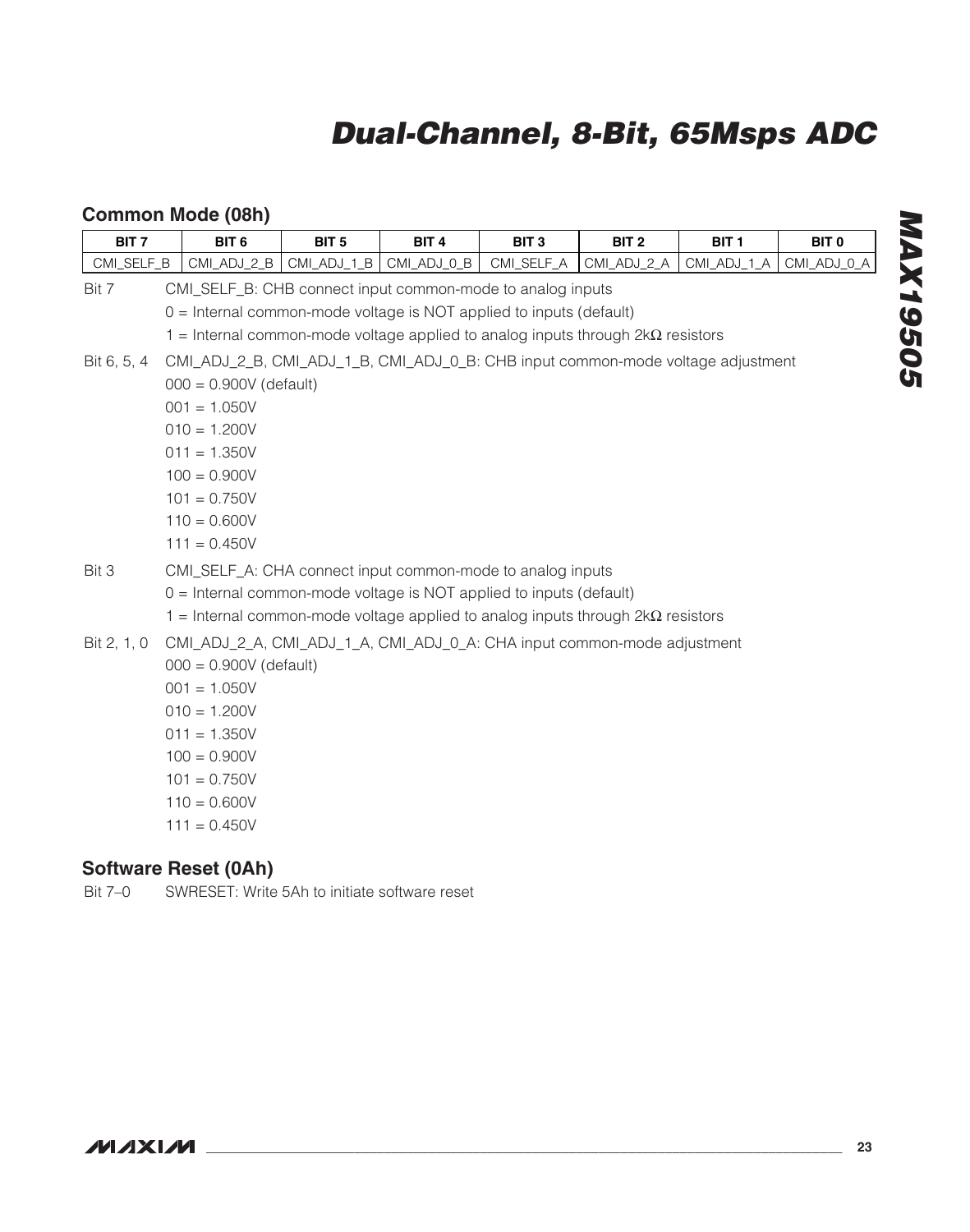SELECT THRESHOLD

 $\overline{a}$ 

SAMPLE CLOCK IS THE DERIVED CLOCK FROM (CLK+ - CLK-)/CLOCK DIVIDER, IN\_ = IN\_+ - IN\_-.

2:1 MUX

#### **Clock Inputs**

The input clock interface provides for flexibility in the requirements of the clock driver. The MAX19505 accepts a fully differential clock or single-ended logiclevel clock. For differential clock operation, connect a differential clock to the CLK+ and CLK- inputs. In this mode, the input common mode is established internally to allow for AC-coupling. The differential clock signal can also be DC-coupled if the common mode is constrained to the specified 1V to 1.4V clock input common-mode range. For single-ended operation, connect CLK- to GND and drive the CLK+ input with a logiclevel signal. When the CLK- input is grounded (or pulled below the threshold of the clock mode detection comparator) the differential-to-single-ended conversion stage is disabled and the logic-level inverter path is activated.

#### **Clock Divider**

The MAX19505 offers a clock-divider option. Enable clock division either by setting DIV0 and DIV1 through the serial interface; see the Clock Divide/Data



SELF-BIAS TURNED OFF FOR SINGLE-ENDED CLOCK OR POWER-DOWN.

GND

5kΩ

 $100Ω$ TERMINATION (PROGRAMMABLE)

50Ω

50Ω

Figure 9. Dual-Bus Output Mode Timing

**MAX19505**

**MAX19505** 

CL<sub>K</sub>

 $10k$ 

20kΩ

AVDD

5kΩ

CLK-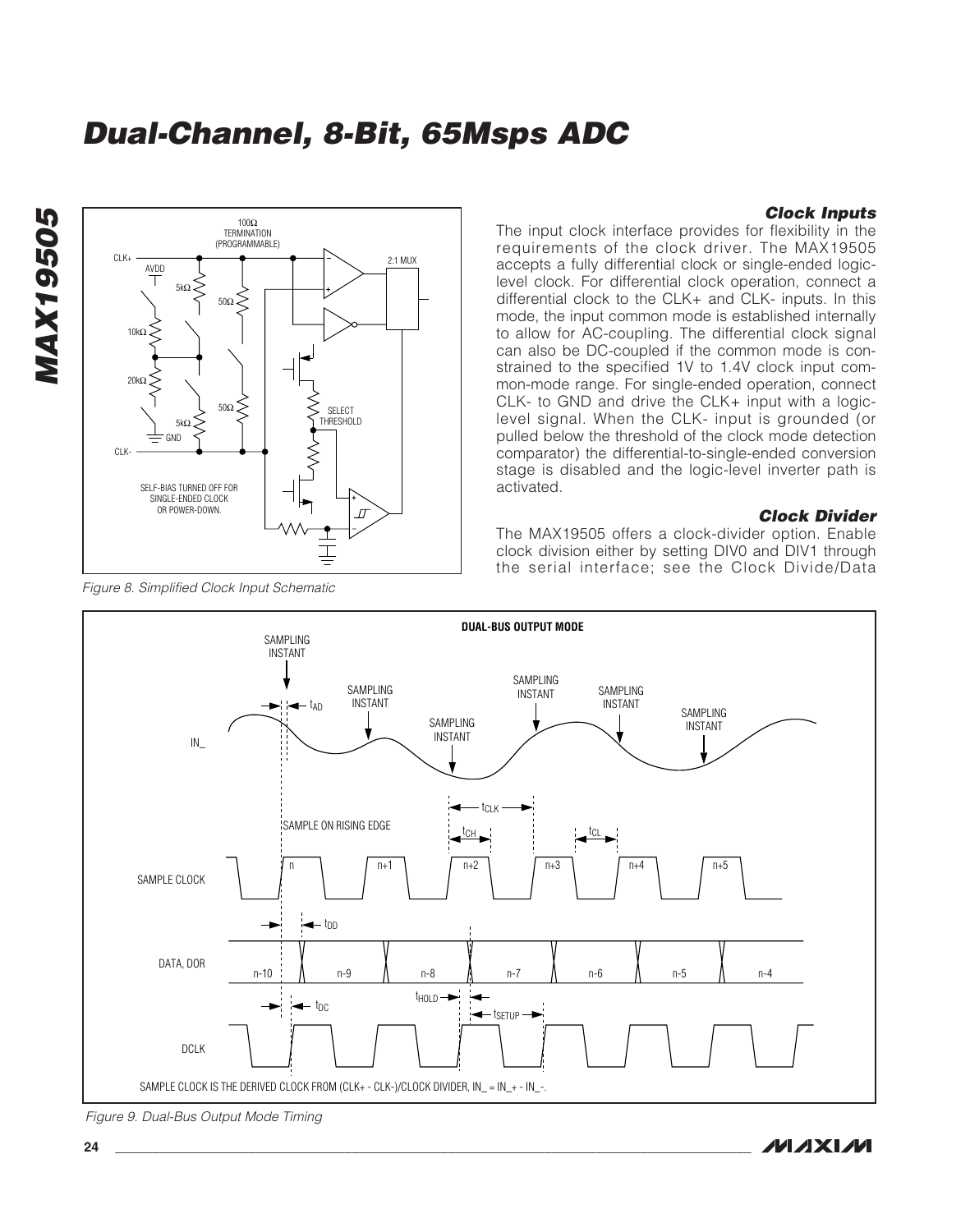

Figure 10. Multiplexed Output Mode Timing

Format/Test Pattern register (06h) for clock-divider options, or in parallel programming configuration (SPEN  $= 1$ ) by using the DIV input.

#### **System Timing Requirements**

Figures 9 and 10 depict the relationship between the clock input and output, analog input, sampling event, and data output. The MAX19505 samples on the rising edge of the sampling clock. Output data is valid on the next rising edge of DCLK after a nine-clock internal latency. For applications where the clock is divided, the sample clock is the divided internal clock derived from:

[(CLK+ - CLK-)/DIVIDER]

#### **Synchronization**

When using the clock divider, the phase of the internal clock can be different than that of the FPGA, microcontroller, or other MAX19505s in the system. There are two mechanisms to synchronize the internal clock: slip synchronization and edge synchronization. Select the synchronization mode using SYNC\_MODE (bit 2) in the Clock Divide/Data Format/Test Pattern register (06h) and drive the SYNC input high to synchronize.

**Slip Synchronization Mode, SYNC\_MODE = 0 (default):** On the third rising edge of the input clock (CLK) after the rising edge of SYNC (provided set-up and hold times are met), the divided output is forced to skip a state transition (Figure 11).

**Edge Synchronization Mode, SYNC\_MODE = 1:** On the third rising edge of the input clock (CLK) after the rising edge of SYNC (provided set-up and hold times are met), the divided output is forced to state 0. A divided clock rising edge occurs on the fourth (/2 mode) or fifth (/4 mode) rising edge of CLK, after a valid rising edge of SYNC (Figure 12).

**MAXM** 

**MAX19505**

**MAX19505**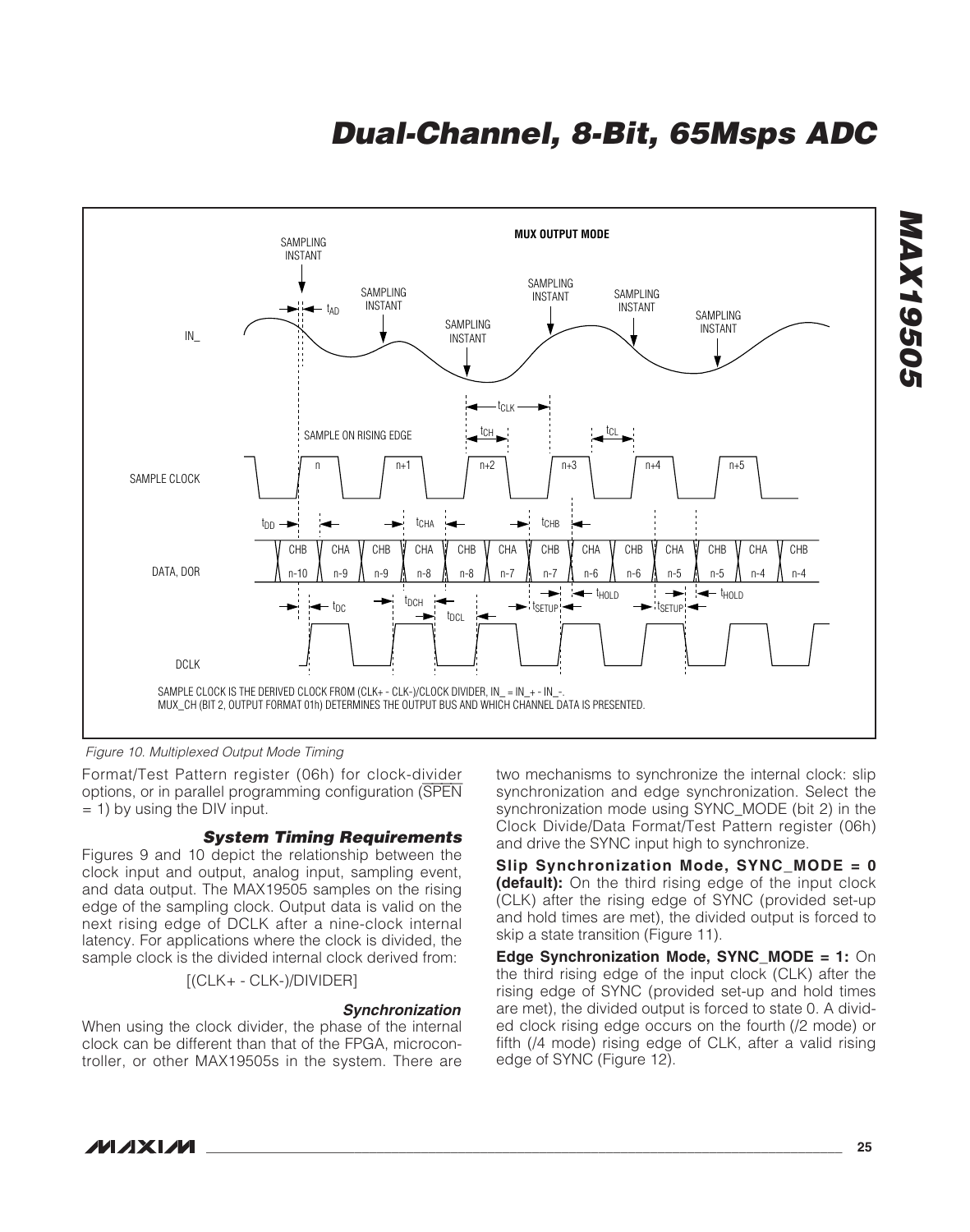

Figure 11. Slip Synchronization Mode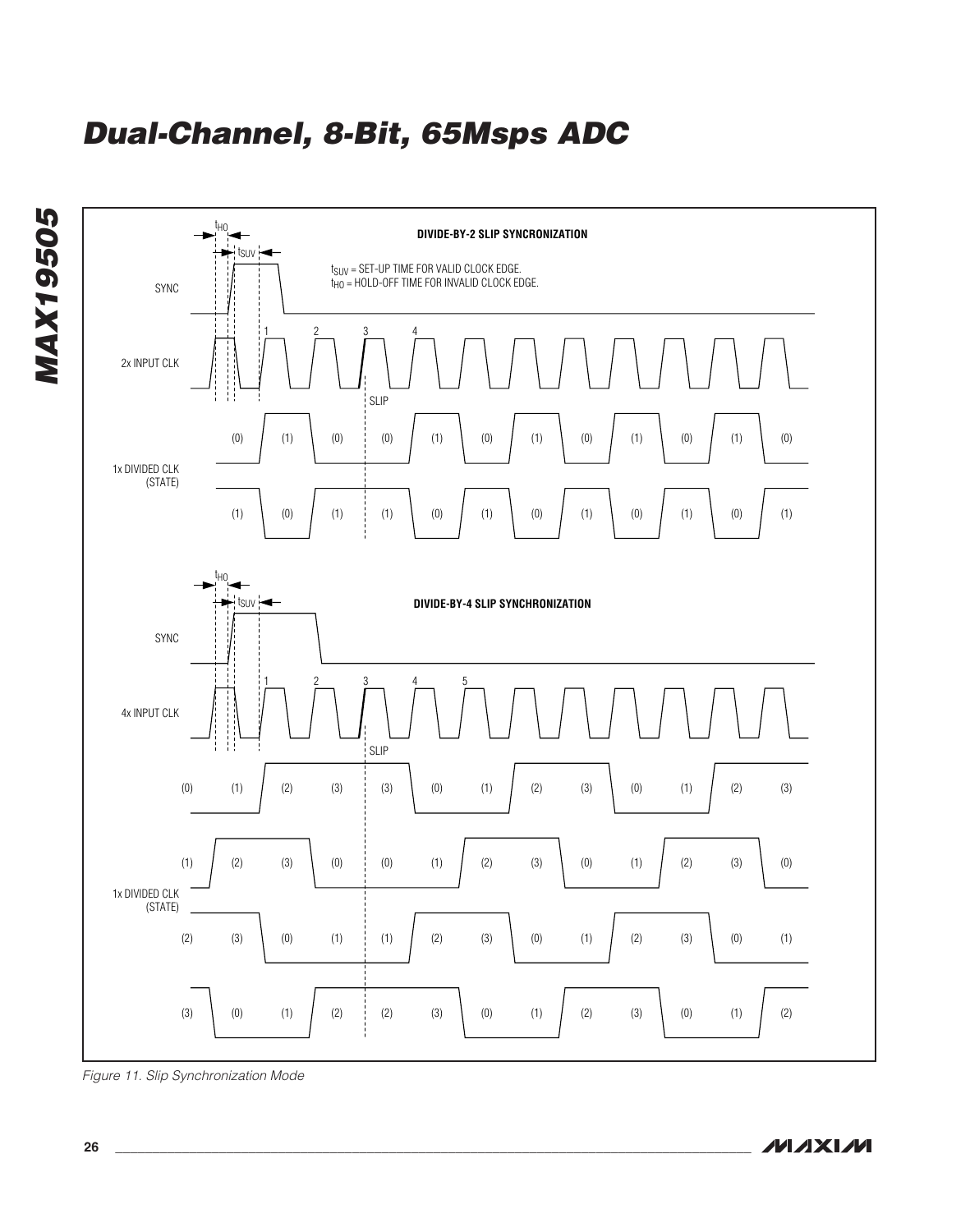

Figure 12. Edge Synchronization Mode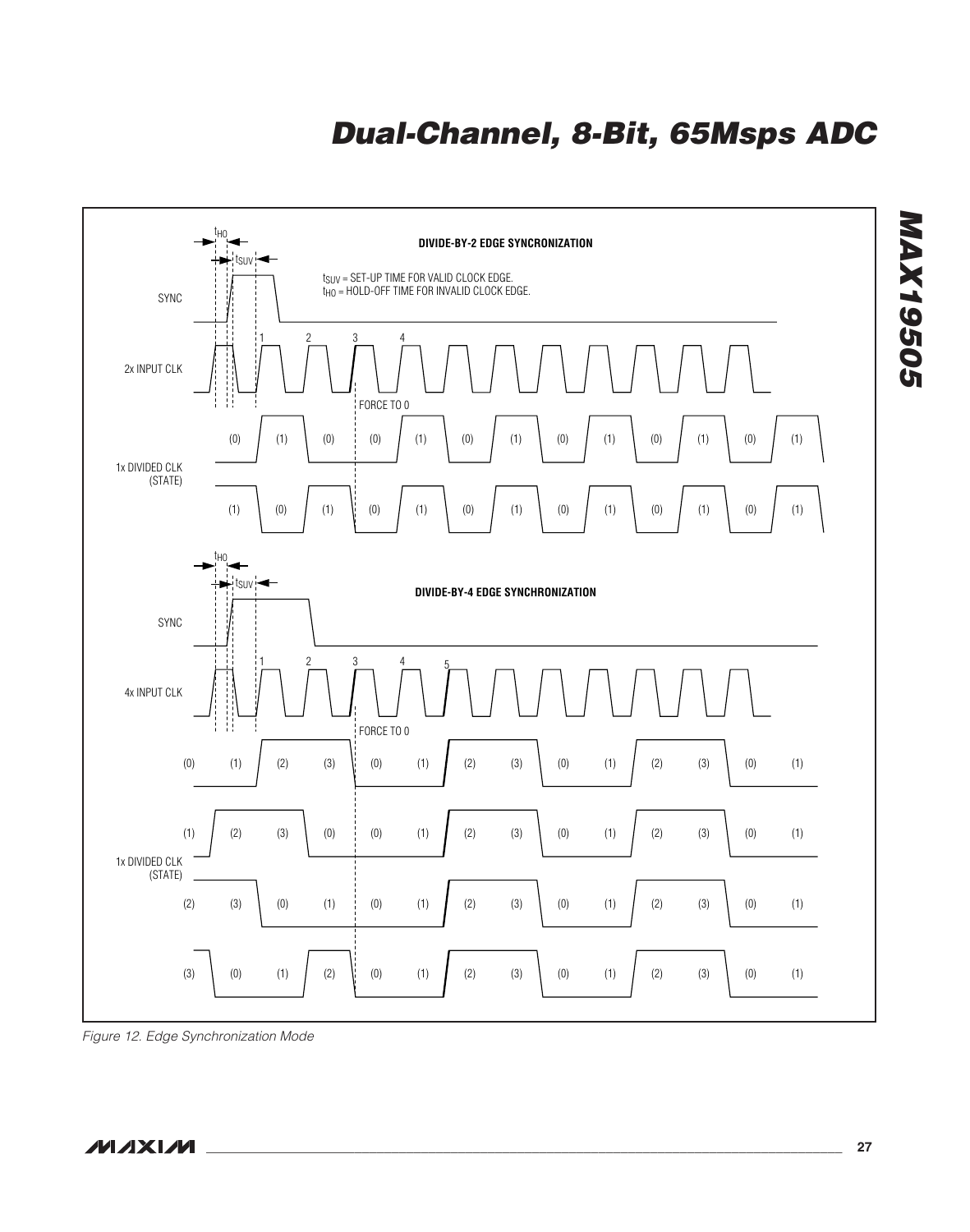| <b>DATA TIMING CONTROL</b> | <b>DESCRIPTION</b>                                                                                                                                                                                                      |
|----------------------------|-------------------------------------------------------------------------------------------------------------------------------------------------------------------------------------------------------------------------|
| DA BYPASS                  | Data aligner bypass. When this control is active (high), data and DCLK delay is reduced by<br>approximately 3.4ns (relative to $DA_BYPASS = 0$ ).                                                                       |
| DLY HALF T                 | When this control is active, data output is delayed by half clock period $(T/2)$ . This control does not<br>delay data output if MUX mode is active.                                                                    |
| DTIME < 2:0>               | Allows adjustment of data output delay in T/16 increments, where T is the sample clock period.                                                                                                                          |
| $DCI$ KTIME $<$ 2.0 $>$    | Provides adjustment of DCLK delay in T/16 increments, where T is the sample clock period. When<br>DTIME and DCLKTIME are adjusted to the same setting, the rising edge of DCLK occurs T/8 prior<br>to data transitions. |

### **Table 4. Data Timing Controls**

### **Table 5. Data Timing Control Default Settings**

| <b>DATA TIMING</b><br><b>CONTROL</b> | <b>DEFAULT</b> | <b>DESCRIPTION</b>    |
|--------------------------------------|----------------|-----------------------|
| DA BYPASS                            |                | Data aligner disabled |
| DLY HALF T                           | Ω              | No delay              |
| DTIME < 2:0                          | 000            | No delay              |
| DCLKTIME<2:0>                        | nnn            | No delay              |

#### **Digital Outputs**

The MAX19505 features a dual CMOS, multiplexable, reversible data bus. In parallel programming mode, configure the data outputs (D0\_–D7\_) for offset binary, two's complement, or gray code using the FORMAT input. Select multiplexed or dual-bus operation using the OUTSEL input. See the Output Format register (01h) for details on output formatting using the SPI interface. The SPI interface offers additional flexibility where D0\_–D7\_ are reversed, so the LSB appears at D7\_ and the MSB at D0\_. OVDD sets the output voltage; set OVDD between 1.8V and 3.3V. The digital outputs feature programmable output impedance from 50Ω to 300Ω. Set the output impedance for each bus using the CH\_ Data Output Termination Control registers (04h and 05h).

#### **Programmable Data Timing**

The MAX19505 provides programmable data timing control to allow for optimization of timing characteristics to meet the system timing requirements. The timing adjustment feature also allows for ADC performance improvements by shifting the data output transition away from the sampling instant. The data timing control signals are summarized in Table 4. The default settings for timing adjustment controls are given in Table 5. Many applications do not require adjustment from the default settings.

The effects of the data timing adjustment settings are illustrated in Figures 13 and 14. The x axis is sampling rate and the y axis is data delay in units of clock period.

The solid lines are the nominal data timing characteristics for the 14 available states of DTIME and DLY\_HALF\_T. The heavy line represents the nominal data timing characteristics for the default settings. Note that the default timing adjustment setting for the MAX19505 65Msps ADC results in an additional period of data latency.

Tables 6 and 7 show the recommended timing control settings versus sampling rate.

The nominal data timing characteristics versus sampling rate for these recommended timing adjustment settings are shown in Figures 15 and 16.

When DA\_BYPASS = 1, the DCLKTIME delay setting must be equal to or less than the DTIME delay setting, as shown in Table 8.

#### **Power Management**

The SHDN input (pin 7) toggles between any two powermanagement states. The Power Management register (00h) defines each power-management state. In default state, SHDN = 1 shuts down the MAX19505 and SHDN = 0 returns to full power. Use of the SHDN input is not required for power management. For either state of SHDN, complete power-management flexibility is provided, including individual ADC channel power-management control, through the Power Management register (00h). The available reduced-power modes are shutdown and standby. In standby mode, the reference and duty-cycle equalizer circuits remain active for rapid wake-up time. In standby mode, the externally applied clock signal must remain active for the duty-cycle equalizer to remain locked. Typical wake-up time from standby mode is 15µs. In shutdown mode, all circuits are turned off except for the reference circuit required for the integrated self-sensing voltage regulator. If the regulator is active, there is additional supply current associated with the regulator circuit when the device is in shutdown. Typical wake-up time from shutdown mode is 5ms, which is dominated by the RC time constant on REFIO.

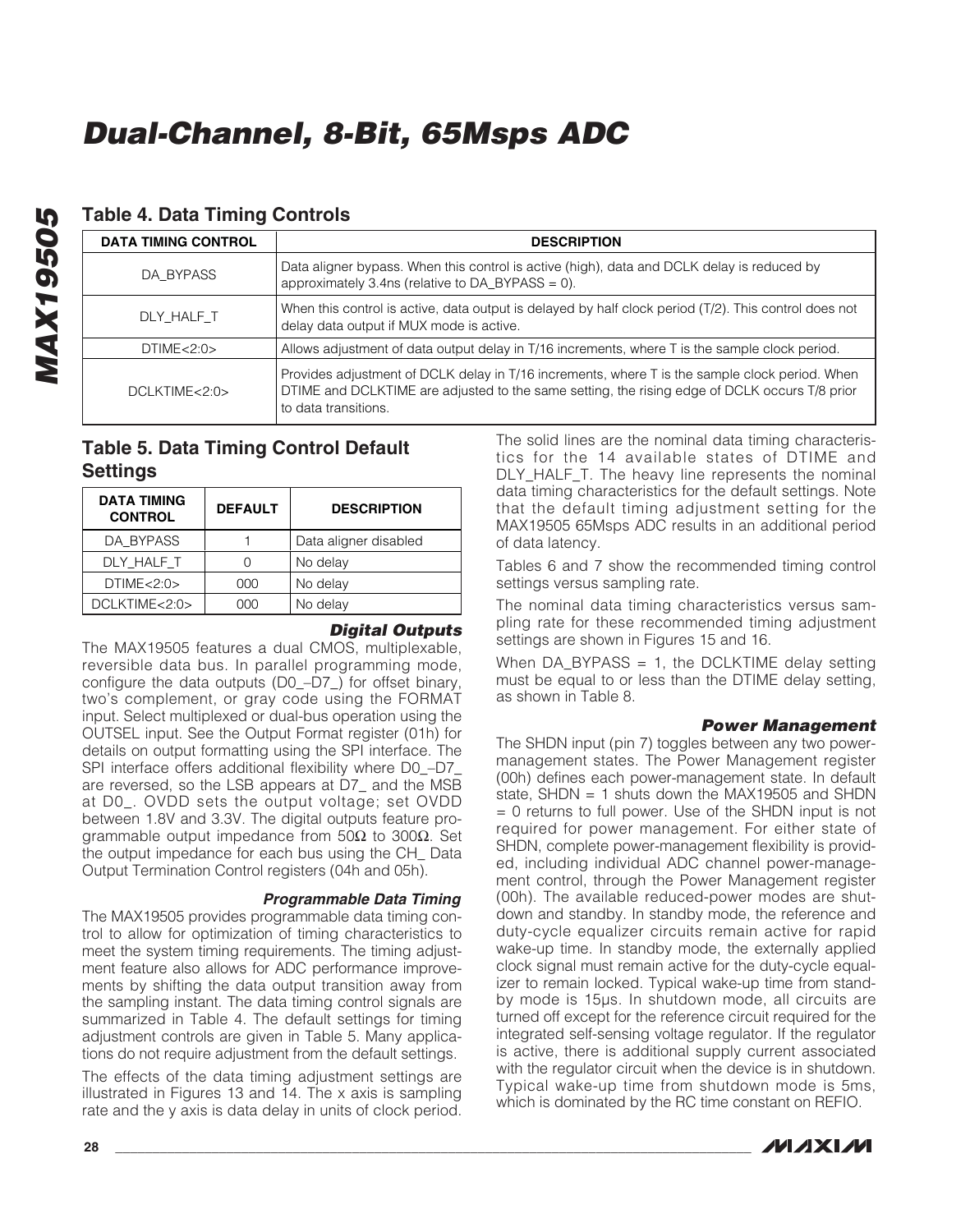

Figure 13. Default Data Timing (VOVDD = 1.8V)



Figure 14. Default Data Timing (VOVDD = 3.3V)



Figure 15. Recommended Data Timing (VOVDD =  $1.8V$ )



Figure 16. Recommended Data Timing ( $V_{\text{OVDD}} = 3.3V$ )

### Table 6. Recommended Timing Adjustments (V<sub>OVDD</sub> = 1.8V)

| <b>SAMPLING RATE (Msps)</b> |    | $V$ OVDD = 1.8V  |            |            |               |
|-----------------------------|----|------------------|------------|------------|---------------|
| <b>FROM</b>                 | то | <b>DA BYPASS</b> | DLY HALF T | DTIME<2:0> | DCLKTIME<2:0> |
| 30                          | 56 |                  |            | 000        | 000           |
| 56                          | 65 |                  |            | $10^-$     | 101           |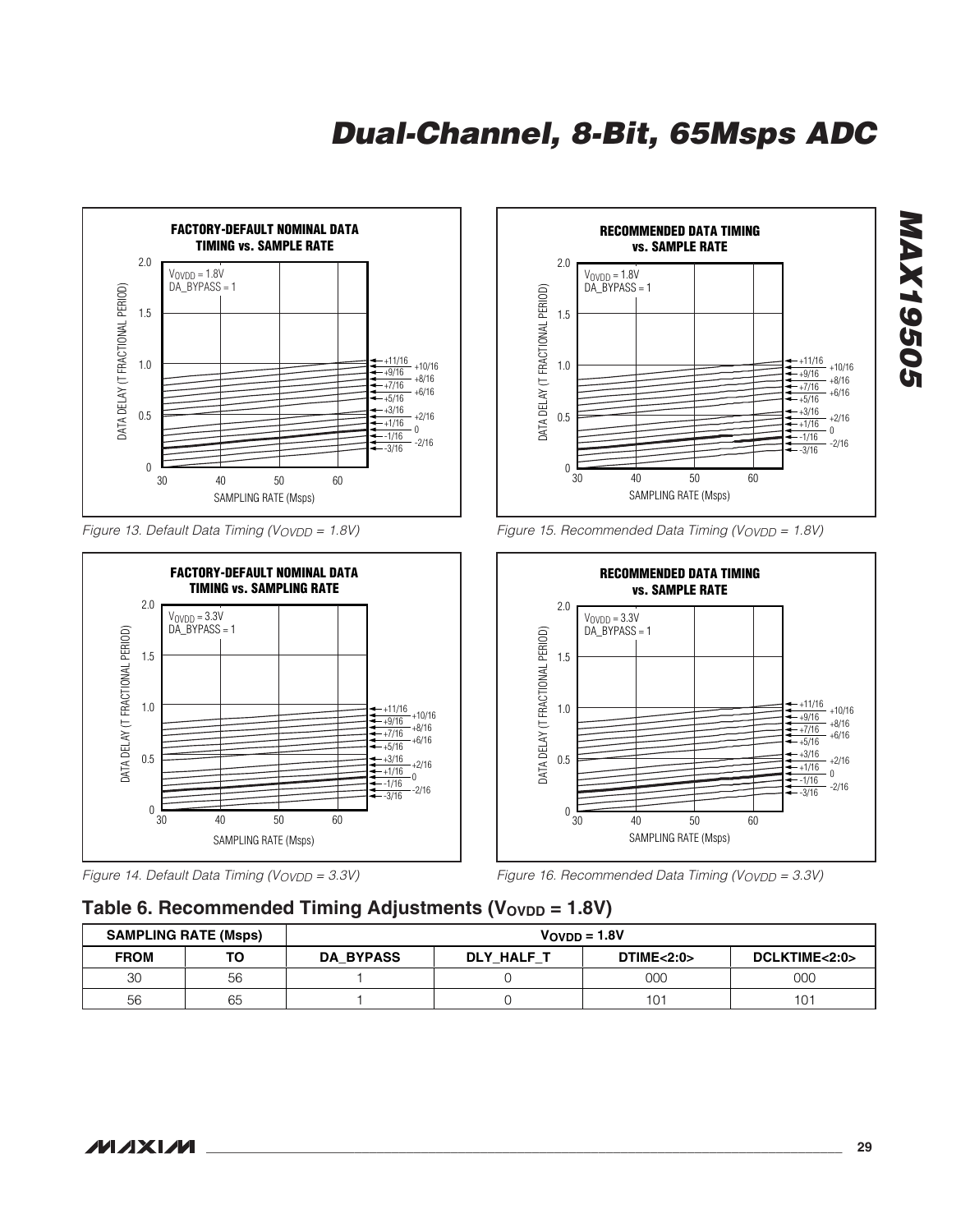### Table 7. Recommended Timing Adjustments (V<sub>OVDD</sub> = 3.3V)

| <b>SAMPLING RATE (Msps)</b> |    | $V$ OVDD = $3.3V$ |            |            |               |
|-----------------------------|----|-------------------|------------|------------|---------------|
| <b>FROM</b>                 | то | <b>DA BYPASS</b>  | DLY HALF T | DTIME<2:0> | DCLKTIME<2:0> |
| 20<br>υU                    | 65 |                   |            | 00C        | 000           |

### **Table 8. Allowed Settings of DCLKTIME and DTIME for DA\_BYPASS = 1**

| DTIME<2:0>       | <b>ALLOWED DCLKTIME&lt;2:0&gt; SETTINGS</b>                                                       |
|------------------|---------------------------------------------------------------------------------------------------|
| $111 (-3T/16)$   | 111 (-3T/16)                                                                                      |
| $110 (-2T/16)$   | 110 (-2T/16); 111 (-3T/16)                                                                        |
| 101 (-1T/16)     | 101 (-1T/16); 110 (-2T/16); 111 (-3T/16)                                                          |
| 000 (nominal)    | 000 (nominal); 101 (-1T/16); 110 (-2T/16); 111 (-3T/16)                                           |
| $001 (+1T/16)$   | 001 (+1T/16); 000 (nominal); 101 (-1T/16); 110 (-2T/16); 111 (-3T/16)                             |
| $010 (+2T/16)$   | 010 (+2T/16); 001 (+1T/16); 000 (nominal); 101 (-1T/16); 110 (-2T/16); 111 (-3T/16)               |
| $ 011 (+3T/16) $ | 011 (+3T/16); 010 (+2T/16); 001 (+1T/16); 000 (nominal); 101 (-1T/16); 110 (-2T/16); 111 (-3T/16) |

### **Table 9. Reset Methods**

| <b>RESET MODE</b> | <b>DESCRIPTION</b>                                                                                                            |
|-------------------|-------------------------------------------------------------------------------------------------------------------------------|
| Power-On Reset    | Upon power-up (AVDD supply voltage and clock signal applied), the POR (power-on-reset) circuit initiates a<br>register reset. |
|                   | Software Reset   Write data 5Ah to address 0Ah to initiate register reset.                                                    |
|                   | Hardware Reset   A register reset is initiated by the falling edge on the SHDN pin when SPEN is high.                         |

#### **Integrated Voltage Regulator**

The MAX19505 includes an integrated self-sensing linear voltage regulator on the analog supply (AVDD). See Figure 17. When the applied voltage on AVDD is below 2V, the voltage regulator is bypassed, and the core analog circuitry operates from the externally applied voltage. If the applied voltage on AVDD is higher than 2V, the regulator bypass switches off, and voltage regulator mode is enabled. When in voltage regulation mode, the internal-core analog circuitry operates from a stable 1.8V supply voltage provided by the regulator. The regulator provides an output voltage of 1.8V over a 2.3V to 3.5V AVDD input-voltage range. Since the power-supply current is constant over this voltage range, analog power dissipation is proportional to the applied voltage.

#### **Power-On and Reset**

The user-programmable register default settings and other factory-programmed settings are stored in nonvolatile memory. Upon device power-up, these values are loaded into the control registers. This operation occurs after application of supply voltage to AVDD and application of an input clock signal. The register values are retained as long as AVDD is applied. While AVDD is applied, the registers can be reset, which overwrites all user-programmed registers with the default values. This reset operation can be initiated by software command through the serial-port interface or by hardware control using the SPEN and SHDN inputs. The reset time is proportional to the ADC clock period and requires 130µs at 65Msps. Table 9 summarizes the reset methods.

**MAXM**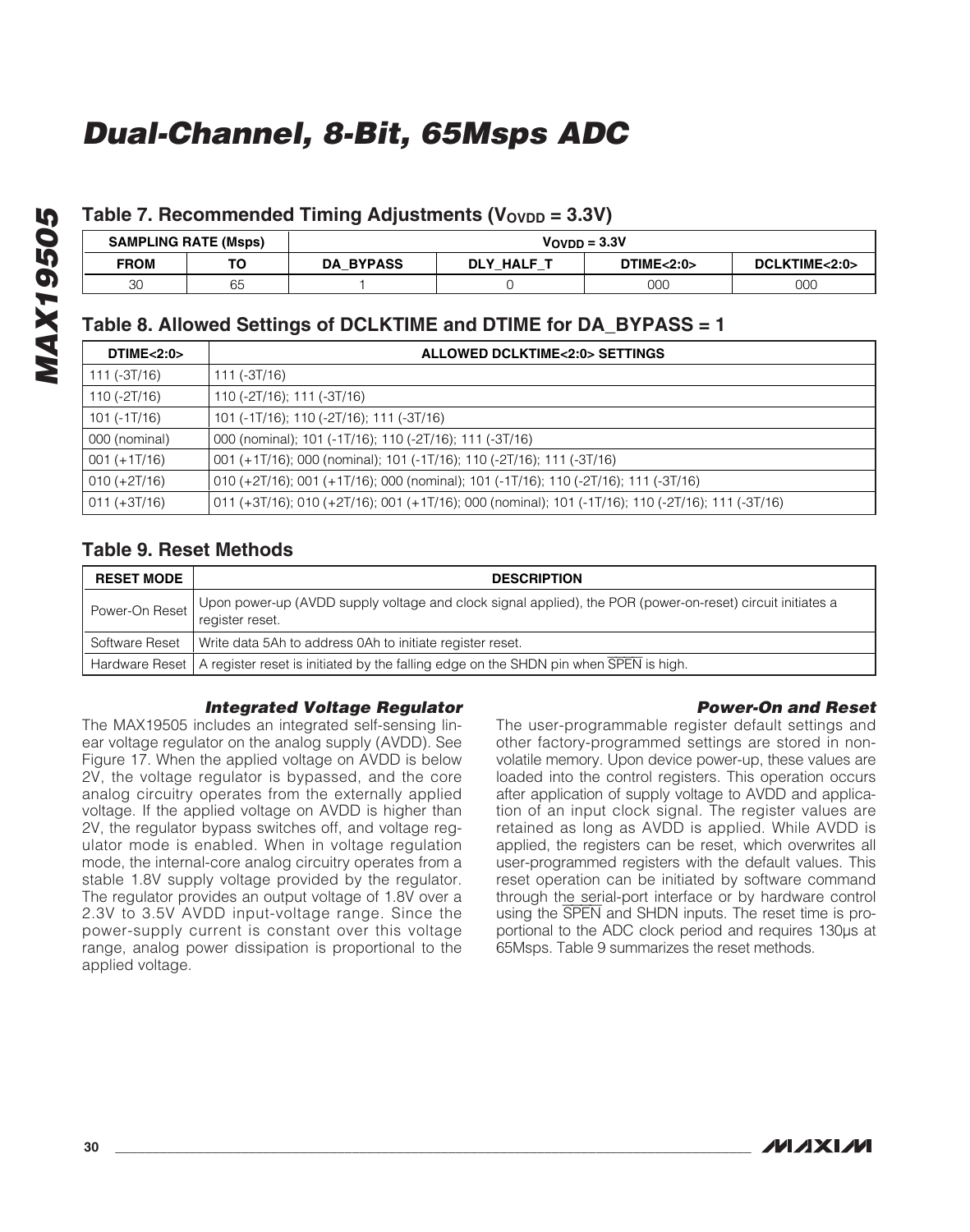

Figure 17. Integrated Voltage Regulator



Figure 18. Transformer-Coupled Input Drive for Input Frequencies Up to Nyquist

### **Applications Information**

#### **Analog Inputs**

#### **Transformer-Coupled Differential Analog Input**

The MAX19505 provides better SFDR and THD with fully differential input signals than a single-ended input drive. In differential input mode, even-order harmonics are lower as both inputs are balanced, and each of the ADC inputs only require half the signal swing compared to single-ended input mode.

An RF transformer (Figure 18) provides an excellent solution for converting a single-ended signal to a fully differential signal. Connecting the center tap of the transformer to CM\_ provides a common-mode voltage. The transformer shown has an impedance ratio of 1:1.4. Alternatively, a different step-up transformer can be selected to reduce the drive requirements. A reduced signal swing from the input driver can also improve the overall distortion. The configuration of Figure 18 is good for frequencies up to Nyquist ( $fC<sub>L</sub>K/2$ ).



Figure 19. Transformer-Coupled Input Drive for Input Frequencies Beyond Nyquist

**MAXM \_\_\_\_\_\_\_\_\_\_\_\_\_\_\_\_\_\_\_\_\_\_\_\_\_\_\_\_\_\_\_\_\_\_\_\_\_\_\_\_\_\_\_\_\_\_\_\_\_\_\_\_\_\_\_\_\_\_\_\_\_\_\_\_\_\_\_\_\_\_\_\_\_\_\_\_\_\_\_\_\_\_\_\_\_\_ 31**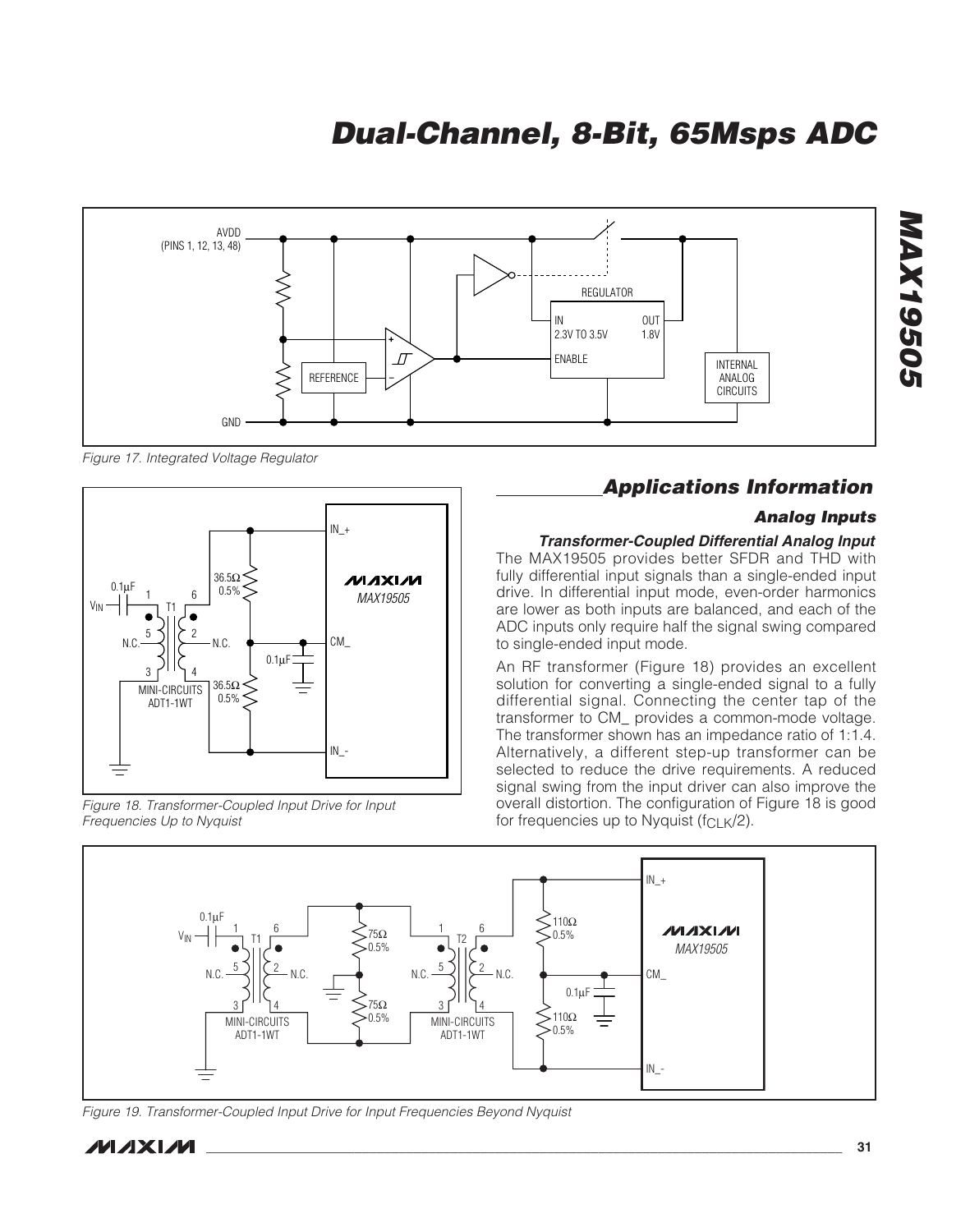

Figure 20. Single-Ended, AC-Coupled Input Drive

The circuit of Figure 19 also converts a single-ended input signal to a fully differential signal. Figure 19 utilizes an additional transformer to improve the commonmode rejection, allowing high-frequency signals beyond the Nyquist frequency. A set of 75 $\Omega$  and 110 $\Omega$ termination resistors provide an equivalent 50 $Ω$  termination to the signal source. The second set of termination resistors connect to CM\_ providing the correct input common-mode voltage.

#### **Single-Ended AC-Coupled Input Signal**

Figure 20 shows a single-ended, AC-coupled input application. The MAX4108 provides high speed, high bandwidth, low noise, and low distortion to maintain the input signal integrity. Bias voltage is applied to the inputs through internal 2kΩ resistors. See Common Mode register 08h for further details.

#### **DC-Coupled Input**

The MAX19505's wide common-mode voltage range (0.4V to 1.4V) allows DC-coupled signals. Ensure that the common-mode voltage remains between 0.4V and 1.4V.

#### **Clock Input**

Figure 21 shows a single-ended-to-differential clock input converting circuit.

### **Grounding, Bypassing, and Board-Layout Considerations**

The MAX19505 requires high-speed board-layout design techniques. Locate all bypass capacitors as close as possible to the device, preferably on the same side as the ADC, using surface-mount devices for minimum inductance. Bypass AVDD, OVDD, REFIO, CMA, and CMB with 0.1µF ceramic capacitors to GND. Multilayer boards with ground and power planes



Figure 21. Single-Ended-to-Differential Clock Input

produce the highest level of signal integrity. Route highspeed digital signal traces away from the sensitive analog traces of either channel. Make sure to isolate the analog input lines to each respective converter to minimize channel-to-channel crosstalk. Keep all signal lines short and free of 90° turns.

### **Definitions**

#### **Integral Nonlinearity (INL)**

INL is the deviation of the measured transfer function from a best-fit straight line. Worst-case deviation is defined as INL.

#### **Differential Nonlinearity (DNL)**

DNL is the difference between the measured transfer function step width and the ideal value of 1 LSB. A DNL error specification of less than 1 LSB guarantees no missing codes and a monotonic transfer function. DNL deviations are measured at each step of the transfer function and the worst-case deviation is defined as DNL.

#### **Offset Error**

Offset error is a parameter that indicates how well the actual transfer function matches the ideal transfer function at midscale. Ideally, the midscale transition occurs at 0.5 LSB above midscale. The offset error is the amount of deviation between the measured midscale transition point and the ideal midscale transition point.

#### **Gain Error**

Gain error is a figure of merit that indicates how well the slope of the measured transfer function matches the slope of the ideal transfer function based on the specified full-scale input-voltage range. The gain error is defined as the relative error of the measured transfer function and is expressed as a percentage.



**MAX19505**

**MAX19505**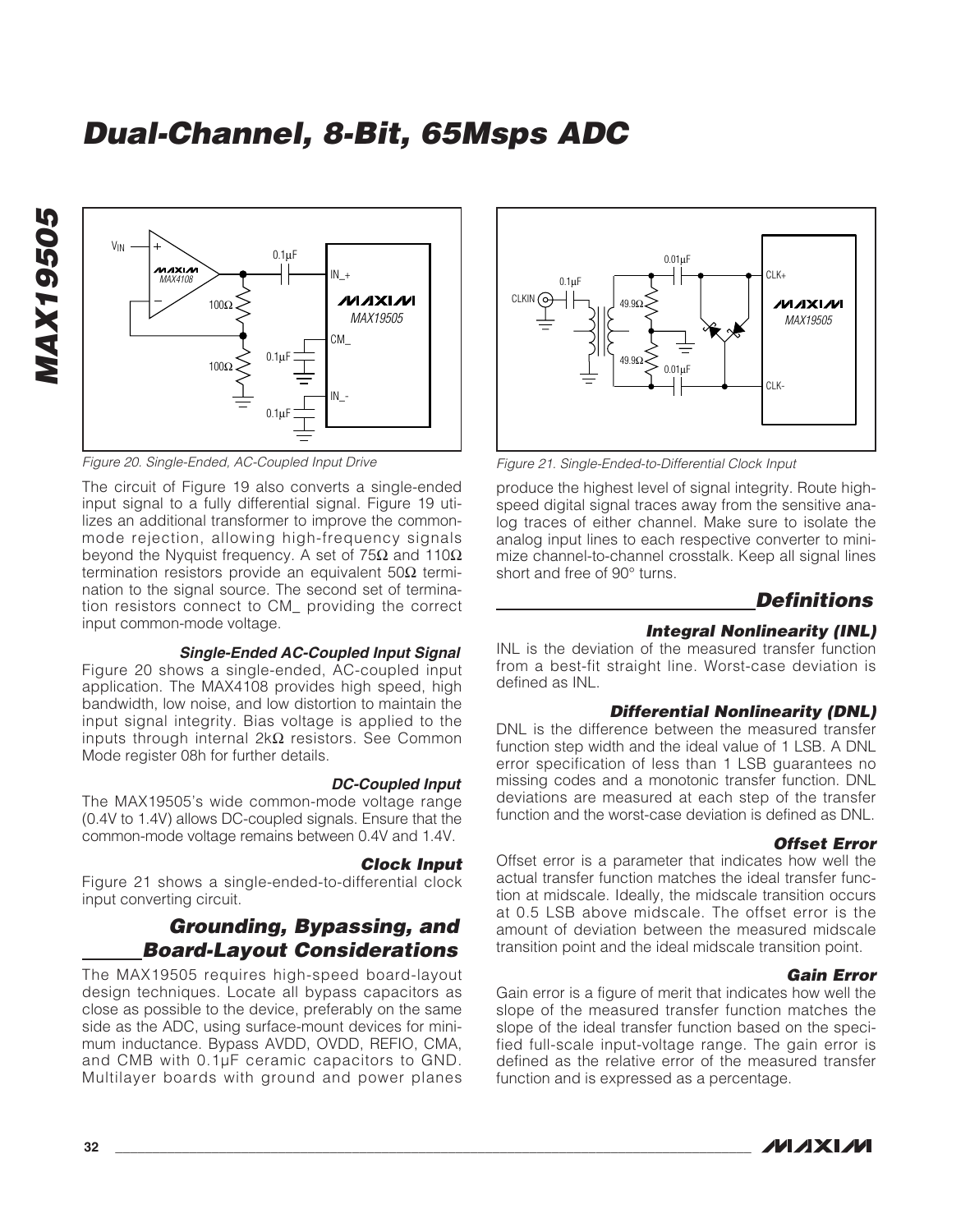#### **Small-Signal Noise Floor (SSNF)**

SSNF is the integrated noise and distortion power in the Nyquist band for small-signal inputs. The DC offset is excluded from this noise calculation. For this converter, a small signal is defined as a single tone with an amplitude less than -35dBFS. This parameter captures the thermal and quantization noise characteristics of the converter and can be used to help calculate the overall noise figure of a receive channel. Refer to **www.maxim-ic.com** for application notes on Thermal + Quantization Noise Floor.

#### **Signal-to-Noise Ratio (SNR)**

For a waveform perfectly reconstructed from digital samples, the theoretical maximum SNR is the ratio of the full-scale analog input (RMS value) to the RMS quantization error (residual error). The ideal, theoretical minimum analog-to-digital noise is caused by quantization error only and results directly from the ADC's resolution (N bits):

$$
SNR_{[max]} = 6.02 \times N + 1.76
$$

In reality, there are other noise sources besides quantization noise (e.g., thermal noise, reference noise, clock jitter, etc.). SNR is computed by taking the ratio of the RMS signal to the RMS noise. RMS noise includes all spectral components to the Nyquist frequency excluding the fundamental, the first six harmonics (HD2–HD7), and the DC offset.

$$
SNR = 20 \times \log \left( \frac{SIGNAL_{RMS}}{NOISE_{RMS}} \right)
$$

#### **Signal-to-Noise and Distortion (SINAD)**

SINAD is computed by taking the ratio of the RMS signal to the RMS noise plus the RMS distortion. RMS noise includes all spectral components to the Nyquist frequency excluding the fundamental, the first six harmonics (HD2–HD7), and the DC offset. RMS distortion includes the first six harmonics (HD2–HD7).

$$
SINAD = 20 \times \log \left( \frac{SIGNAL_{RMS}}{\sqrt{NOISE_{RMS}^{2} + DISTORTION_{RMS}^{2}}}\right)
$$

#### **Single-Tone Spurious-Free Dynamic Range (SFDR1 and SFDR2)**

SFDR is the ratio expressed in decibels of the RMS amplitude of the fundamental (maximum signal component) to the RMS amplitude of the next largest spurious component, excluding DC offset. SFDR1 reflects the spurious performance based on worst 2nd-order or 3rd-order harmonic distortion. SFDR2 is defined by the worst spurious component excluding 2nd- and 3rdorder harmonics and DC offset.

#### **Total Harmonic Distortion (THD)**

THD is the ratio of the RMS of the first six harmonics of the input signal to the fundamental itself. This is expressed as:

$$
\text{THD} = 20 \times \log \left( \frac{\sqrt{v_2^2 + v_3^2 + v_4^2 + v_5^2 + v_6^2 + v_7^2}}{v_1} \right)
$$

where  $V_1$  is the fundamental amplitude and  $V_2-V_7$  are the amplitudes of the 2nd-order through 7th-order harmonics (HD2–HD7).

#### **Third-Order Intermodulation (IM3)**

IM3 is the total power of the third-order intermodulation products to the Nyquist frequency relative to the total input power of the two input tones  $f_{\text{IN1}}$  and  $f_{\text{IN2}}$ . The individual input tone levels are at -7dBFS. The thirdorder intermodulation products are: 2 x fin1 - fin2, 2 x  $f_{IN2} - f_{IN1}$ ,  $2 \times f_{IN1} + f_{IN2}$ ,  $2 \times f_{IN2} + f_{IN1}$ .

#### **Aperture Delay**

The input signal is sampled on the rising edge of the sampling clock. There is a small delay between the rising edge of the sampling clock and the actual sampling instant, which is defined as aperture delay  $(t_{AD})$ .

#### **Aperture Jitter**

Aperture jitter (t<sub>AJ</sub>) is defined as the sample-to-sample time variation in the aperture delay.

#### **Overdrive Recovery Time**

Overdrive recovery time is the time required for the ADC to recover from an input transient that exceeds the full-scale limits. The specified overdrive recovery time is measured with an input transient that exceeds the fullscale limits by  $\pm 10\%$ .

### **Chip Information**

PROCESS: CMOS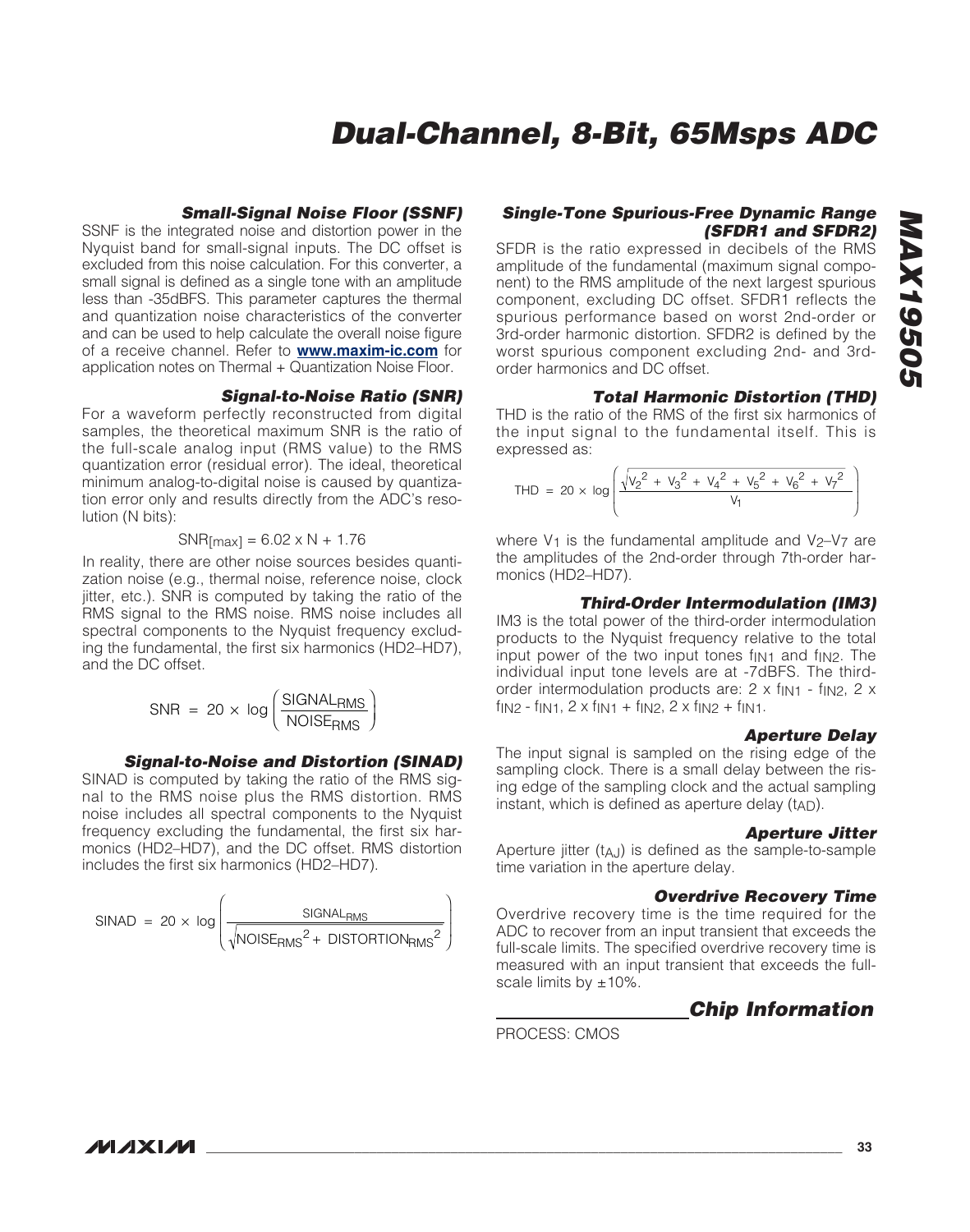

### **Package Information**

For the latest package outline information and land patterns, go to **[www.maxim-ic.com/packages](http://www.maxim-ic.com/packages)**. Note that a "+", "#", or "-" in the package code indicates RoHS status only. Package drawings may show a different suffix character, but the drawing pertains to the package regardless of RoHS status.

| PACK'<br><b>'YPE</b> | <b>CODE</b><br><b>PACKAGE</b> | IITI INF<br>™ NO.<br>ור | <b>TERN NO.</b><br><b>AND</b><br>DA. |
|----------------------|-------------------------------|-------------------------|--------------------------------------|
| 48                   | T A 077<br>$\rightarrow$      | 21.0144                 |                                      |